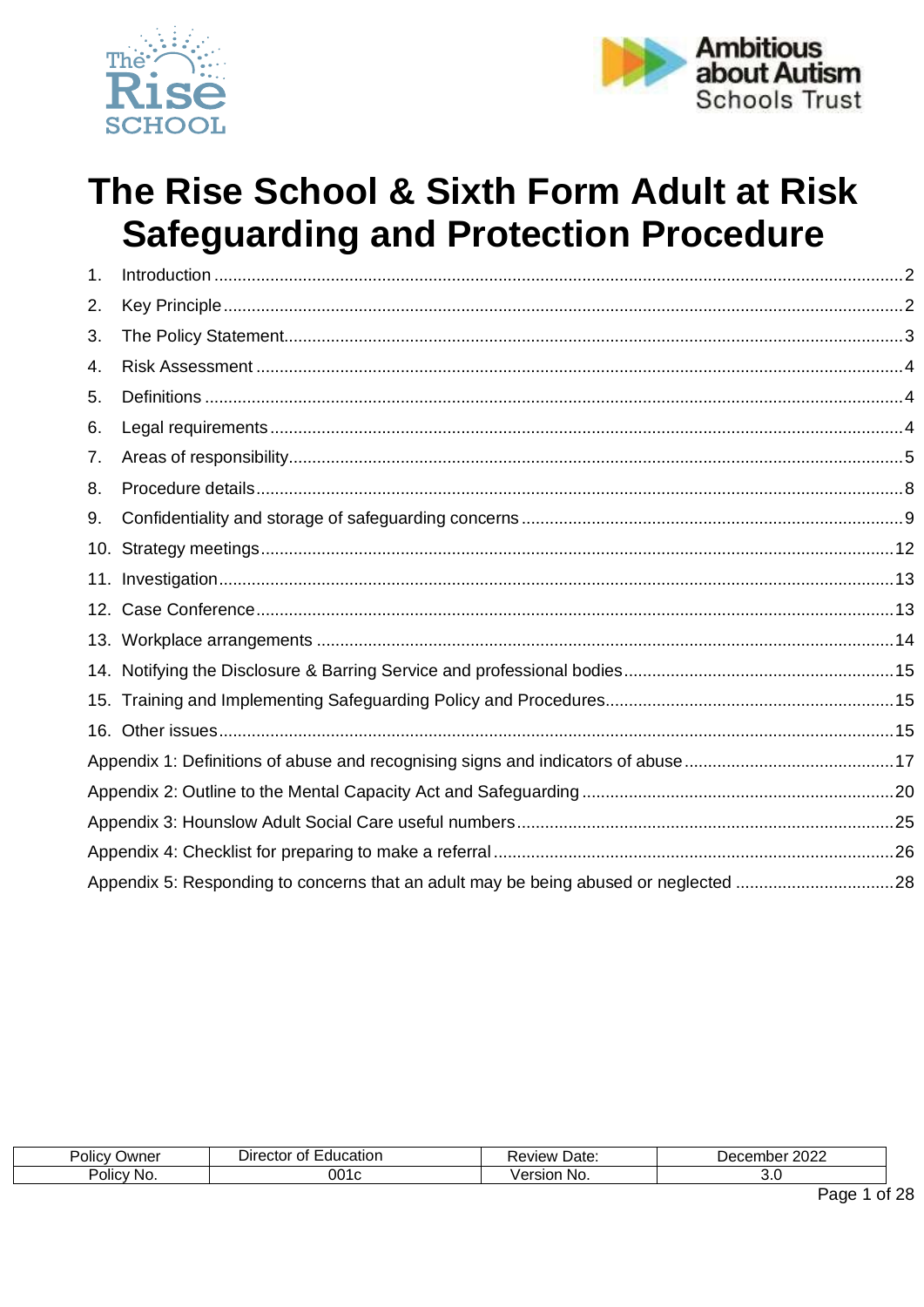#### <span id="page-1-0"></span>**1. Introduction**

#### **1.1 Purpose of the procedure**

The purpose of this procedure is to provide a framework for all staff and volunteers within The Rise School & Sixth Form. It should be used to prevent and reduce the risk of abuse to all adults who use Ambitious about Autism's and Ambitious about Autism SchoolsTrust's services or come into contact with staff or volunteers. The procedure details the steps the individuals and key people are expected to take.

#### **1.2 Background and need**

This policy and its associated procedure are mandatory for all staff and volunteers, as they must be aware of their individual and collective roles and responsibilities in safeguarding and protecting adults at risk from abuse and neglect.

At The Rise School & Sixth Form we recognise our responsibilities as set out in the [London Multi](http://londonadass.org.uk/wp-content/uploads/2015/02/Pan-London-Updated-August-2016.pdf)  [Agency Adult Safeguarding policy and procedures updated \(June 2019\).](http://londonadass.org.uk/wp-content/uploads/2015/02/Pan-London-Updated-August-2016.pdf)

The legislative and regulatory requirements that The Rise School & Sixth Form has to comply with in their safeguarding policies and procedures regarding adults at risk of abuse or neglect are set out in the Care Act 2014, the [Care Act factsheets and specifically factsheet 7: \(Safeguarding\)](https://www.gov.uk/government/publications/care-act-2014-part-1-factsheets/care-act-factsheets#factsheet-7-protecting-adults-from-abuse-or-neglect) and in [Chapter 14 of the Care and Support Statutory Guidance](https://www.gov.uk/government/publications/care-act-statutory-guidance/care-and-support-statutory-guidance) issued under the Care Act 2014.

#### **1.3 Link to Mission and Beliefs**

The Rise School & Sixth Form exists to help children, young people and adults with autism to learn, thrive and achieve. This can only be attained if young people and adults are safeguarded and protected from abuse and neglect and, where appropriate prevented from becoming at risk of abuse.

#### **1.4 Outcomes**

As a result of the policy and associated procedure being followed, adults at risk will be better protected from the impact of abuse and neglect. The staff, volunteers, governors and trustees will take the necessary steps to safeguard and protect adults at risk, where outlined in procedures, contacting statutory agencies and/or if appropriate, discussing concerns with the adult at risk (and on occasions when appropriate their parents/carers or advocates).

# <span id="page-1-1"></span>**2. Key Principle**

- This policy and corresponding procedures aim to achieve a culture within The Rise School & Sixth Form, in which a proactive approach is taken to safeguarding, promoting and protecting the rights of adults with autism.
- All adults that use The Rise School & Sixth Form services have the right to live a life free from abuse, harm and neglect regardless of age, disability, gender, racial heritage, religious belief, sexual orientation or identity.
- All allegations, concerns or suspicions of abuse or neglect are taken seriously and responded to within the steps laid out in the corresponding procedure.
- To work in partnership with adults who receive a service as much as is possible and appropriate.
- To work in partnership with the local Safeguarding Adults Partnerships and comply with the London multi-agency Safeguarding Adults Procedures.

| <br>יסlic⊲<br>Jwner | <br>$\sim$<br>ducation<br>⊃ıre∕<br>calion<br>36 J C J I<br>$\mathbf{u}$ | . .<br>Date:        | $\sim$ $\sim$ $\sim$<br>∠∪∠∠<br><br>$\sim$ $\sim$ $\sim$ $\sim$ |
|---------------------|-------------------------------------------------------------------------|---------------------|-----------------------------------------------------------------|
| olic)<br>NG.        | 001                                                                     | .<br>ING.<br>-31091 |                                                                 |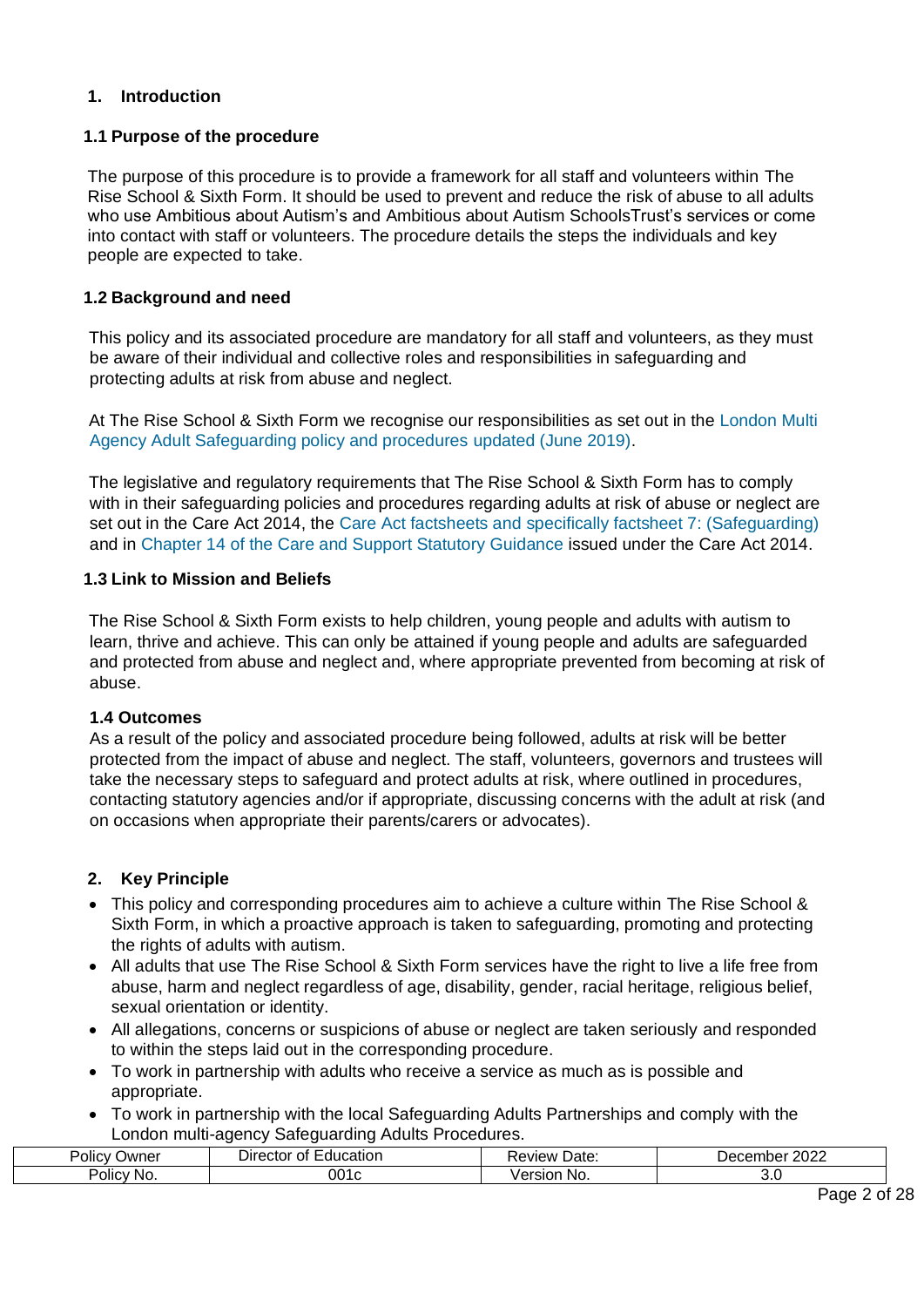- All staff have a responsibility to ensure they are informed, trained, and understand their duty to operate within this policy and procedure.
- All staff and volunteers have a shared responsibility to take appropriate steps to protect adults at risk.

# <span id="page-2-0"></span>**3. The Policy Statement**

- This policy and associated procedure apply to all staff, volunteers, governors, trustees, representatives of The Rise School & Sixth Form, including agency, temporary and volunteer staff.
- The Rise School & Sixth Form has Zero Tolerance to all forms of abuse and neglect of children.
- The Rise School & Sixth Form is committed to the prevention of, and protection from, abuse and neglect of all adults at risk of abuse or neglect who come into contact with the organisation through its staff, volunteers or representatives, in whatever capacity that contact occurs.
- The Rise School & Sixth Form is committed to taking all necessary steps to stop abuse happening, whether that abuse is perpetrated by staff, volunteers, family members, members of the public or other service users.
- The Rise School & Sixth Form is committed to its duty of care to all adults it has contact with. If there are concerns about staff or volunteers perpetrating abuse, it will facilitate any action required to address this without delay. This will include actions required to address abusive behaviours and attitudes. On occasions, when staff have been dismissed because of concerns about abuse or neglect, they will be referred by The Rise School & Sixth Form to the Disclosure & Barring Service (DBS) and professional bodies.
- The Rise School & Sixth Form is committed to ensuring that adults at risk of abuse or neglect are given information, advice and support in a form that they can understand and also have their views included in all forums where decisions are made about their lives.
- The Rise School & Sixth Form is committed to working in partnership with parents and carers of service users. In respect of adults who use the services of the charity, that partnership will be with their consent, when this is required and appropriate.
- The Rise School & Sixth Form will publish online the Adult at Risk Safeguarding Policy and Procedure. In addition, it will inform, in an appropriate format, all adults who use their services, that The Rise School & Sixth Form has a duty to contact the local authority Adult Social Care department if there are concerns that an adult at risk may be being abused.
- All parents/carers will be reminded annually that the school and sixth form has a duty to contact the local authority Adult Social Care department if there are concerns that an adult at risk may be being abused.
- The Rise School & Sixth Form is committed to providing a curriculum that enables adults and other users of its services to learn to keep themselves safe and how to raise concerns if they do not feel safe in all aspects of their lives.
- The Rise School & Sixth Form is committed to ensuring that senior members of the organisation will be without delay, fully briefed and consulted with by staff on any concerns about abuse or neglect: the process for this is detailed in the procedure.

The Director of External Affairs is the **Alerting Manager / Designated Safeguarding Adults Lead** for the wider charity services working with autistic adults outside of our schools and sixth form.

The Director of Education (Organisational Lead) has overall responsibility for all safeguarding matters within the charity.

| -<br>∪wner<br>Polic<br>$\cdot$ | :ducation<br>$D$ irector<br>Ωt | Date<br>∕lev<br>w | 2022<br>ι۵٢<br>noer |
|--------------------------------|--------------------------------|-------------------|---------------------|
| . .<br>Policy<br>' No          | 001                            | N0                | J.U                 |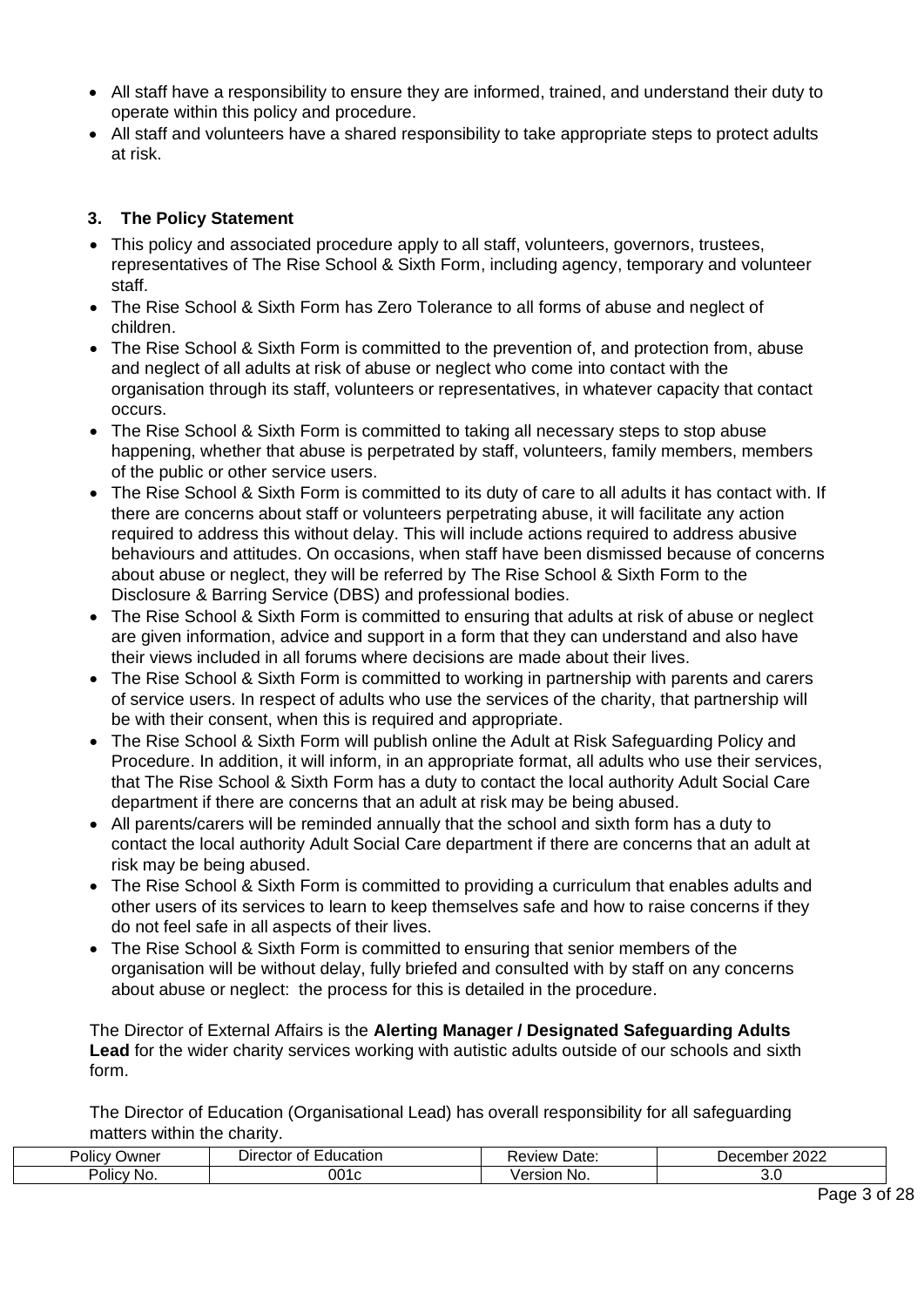- The Rise School & Sixth Form is committed to working within the London Multi Agency Adult Safeguarding policy and procedures (June 2019) and the procedures of any other local authorities where any adult at risk may reside.
- The Rise School & Sixth Form is committed to ensuring all staff and volunteers, including those with designated responsibilities, have received appropriate levels of up-to-date safeguarding training.

# **4. Risk Assessment**

<span id="page-3-0"></span>Should this policy and associated procedure be ignored or disregarded, the possible outcomes are:

- **For adults at risk of abuse or neglect –** placed at further risk of harm and neglect.
- **For staff and volunteers –** may be subject to inquiry, investigation internally or externally for failing to take appropriate steps, internally may then be subject to a disciplinary process.
- **For the Alerting Managers, the Chief Executive and Board of Trustees and the Governing Bodies –** possible inquiry and report from the Charities Commission and regulators or recommendation from local authorities to regulators.
- **For Ambitious about Autism Schools Trust –** possible risk of public scrutiny and ultimately risk of prosecution and/or additional inspections from regulators and ultimately deregistration. All of the above can lead to negative media attention and damage to the reputation of the Charity.

# **5. Definitions**

<span id="page-3-1"></span>**Safeguarding Adults at risk of abuse or neglect** means protecting an adult's right to live in safety, free from abuse or neglect, while at the same time making sure that the adult's wellbeing is promoted including, where appropriate, having regard to their views, wishes, feelings and beliefs in deciding on any action.

# **The Safeguarding duties apply to an adult who:**

- Has needs for care and support (whether or not a Local Authority is meeting any of those needs);
- Is experiencing, or at risk of, abuse or neglect;
- As a result of those care and support needs is unable to protect themselves from either the risk of, or the experience of abuse or neglect.

Most adults that use The Rise School & Sixth Form services are likely to fall within these definitions should they be at risk of abuse or neglect, generally, though not always, as a result of a lack of capacity within the meaning of the [Mental Capacity Act 2005.](http://www.legislation.gov.uk/ukpga/2005/9/contents) 

**Abuse and Neglect:** Refers to: 'ill-treatment (including sexual abuse and forms of ill treatment that are not physical); the impairment of, or an avoidable deterioration in, physical or mental health; and the impairment of physical, emotional, social or behavioural development'. *[\(Who Decides?"](http://webarchive.nationalarchives.gov.uk/+/http:/www.dca.gov.uk/menincap/meninfr.htm)  [Law Commission, 1997\).](http://webarchive.nationalarchives.gov.uk/+/http:/www.dca.gov.uk/menincap/meninfr.htm)* 

**Abuse** was defined by ['No Secrets' \(2000, DH and Home Office\)](https://www.gov.uk/government/publications/no-secrets-guidance-on-protecting-vulnerable-adults-in-care) [a](https://www.gov.uk/government/publications/no-secrets-guidance-on-protecting-vulnerable-adults-in-care)s: '...a violation of an individual's human and civil rights by any other person or persons'.

# **6. Legal requirements**

<span id="page-3-2"></span>

| ⊃wner<br>olic\    | -ducatior<br>0Ť<br>DΠ<br>- CIOL 1 | . .<br>Date:<br>view | ∩∩∩<br>וסטוו<br>LULL |
|-------------------|-----------------------------------|----------------------|----------------------|
| olic <sup>,</sup> | ากา                               | ersior               | ں ، ب                |
| NO.               | .                                 | INO.                 |                      |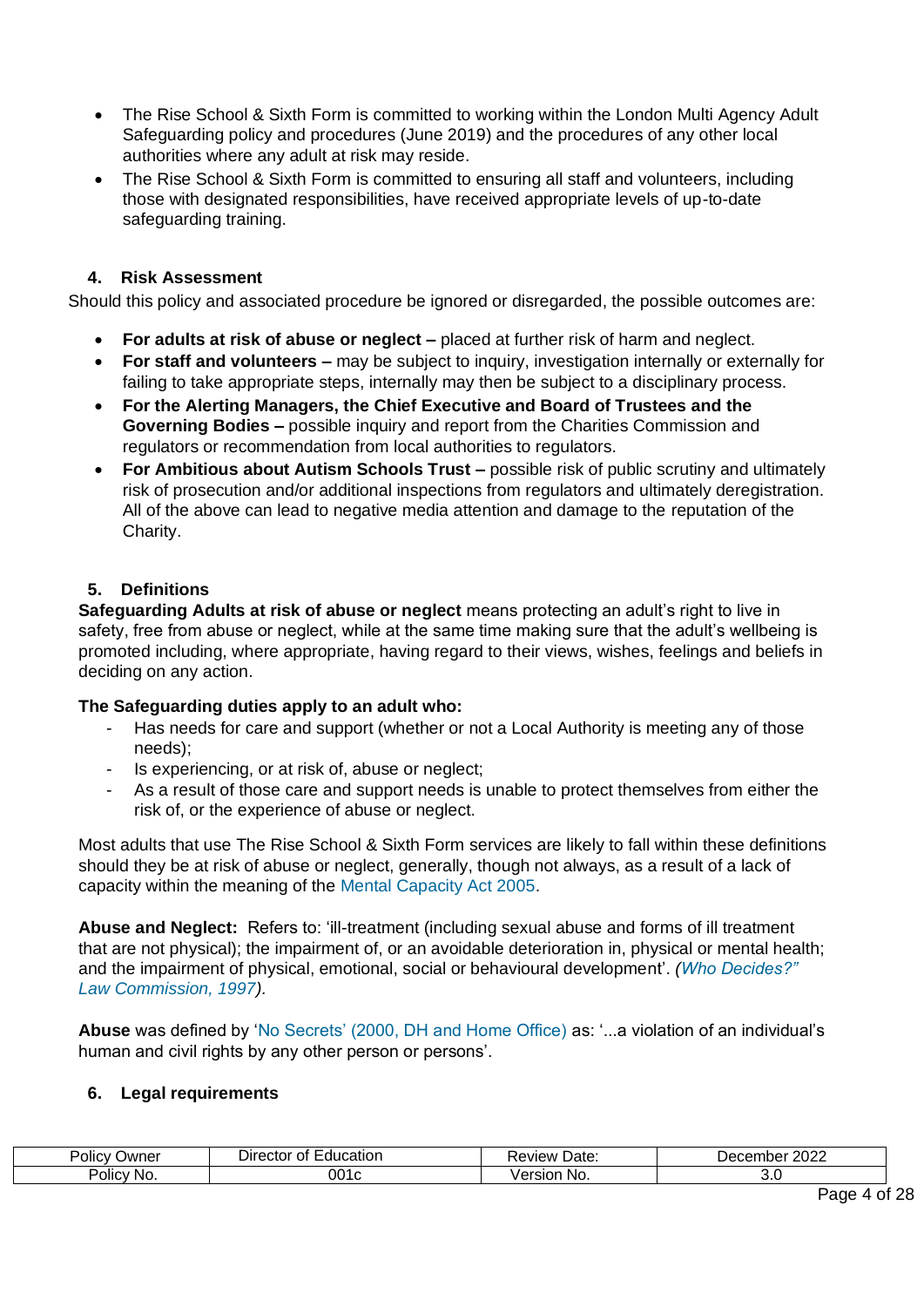For The Rise School & Sixth Form to meet their regulatory and statutory responsibilities, the following legislation and associated guidance are of significance (N.B. This is not an exhaustive list).

- The principal source (since 2015) is the [Care Act 2014 \(section 42\). T](http://www.legislation.gov.uk/ukpga/2014/23/section/42/enacted)his defines abuse and sets out the statutory duties and the institutional responsibilities for those duties.
- The (Care Act) Care and Support Statutory Guidance provides the detail in relation to both the meaning of wellbeing and safeguarding. Chapter 14 sets out in detail the duties found in sections 42 to 46 of the Care Act, including definitions of the aims and objectives of Adult safeguarding activity and a representative range of types of adult abuse and neglect.
- Following publication of the Statement of Government Policy on Adult Safeguarding in 2011, the pan-London Adult Safeguarding Editorial Board issued Protecting adults at risk: London multi-agency policy and procedures to safeguard adults from abuse in conjunction with Social Care Institute for Excellence (SCIE). This document was updated and reissued in June 2019. Hounslow (and most other London Boroughs) continue to use these procedures.
- SCIE has published a range of advice on Safeguarding, specifically guides on the Care Act 2014, and e-learning resources on adult safeguarding.

The Rise School & Sixth Form services that are regulated must comply with service-specific regulations, which include ensuring there are measures in place for the prevention of abuse.

- [Use of Reasonable Force in schools: Advice for Head Teachers, Principal, Staff and Governing Bodies](https://www.gov.uk/government/publications/use-of-reasonable-force-in-schools)  [\(DfE 2013\).](https://www.gov.uk/government/publications/use-of-reasonable-force-in-schools)
- [Guidance on the Use of Restrictive Physical Interventions for Pupils with Severe Behavioural](http://webarchive.nationalarchives.gov.uk/20120503234911/http:/www.dh.gov.uk/prod_consum_dh/groups/dh_digitalassets/@dh/@en/documents/digitalasset/dh_4068461.pdf)  [Difficulties \(DOH/DfES 2002\)](http://webarchive.nationalarchives.gov.uk/20120503234911/http:/www.dh.gov.uk/prod_consum_dh/groups/dh_digitalassets/@dh/@en/documents/digitalasset/dh_4068461.pdf)
- [Disclosure and Barring Service 2012 \(last updated guidance 2018\)](https://www.gov.uk/government/collections/dbs-update-service-promotional-material)

# **Also relevant:**

- The Education and Inspections Act 2006
- The Health and Social Care Act 2008
- The Regulated Activities Regulations 2014
- The Care Quality Commission (Registration) Regulations 2009 (as amended, March 2015)
- Mental Capacity Act 2005 and the Mental Capacity Act Code of Practice 2007 (*both to be updated when the Mental Capacity (Amendment) Act 2019 come into force in 2020/21*)
- Health and Safety at Work Act 1974
- Moving and Handling Operations Regulations 1992 (2002)
- Human Rights Act 1998
- Sexual Offences Act 2003
- Safeguarding Vulnerable Groups Act 2006
- Protection of Freedoms Act 2012

# <span id="page-4-0"></span>**7. Areas of responsibility**

- **Everyone's responsibility:** safeguarding and protecting adults who use Ambitious about Autism's services from abuse and neglect is the responsibility of all staff, volunteers, governors, and trustees who work for, or represent, Ambitious about Autism. This includes a responsibility to ensure they are informed and trained to an appropriate level. It has become accepted terminology to refer to the person who initially raises the concern as the alerter. Thiscan be anyone.
- All staff, volunteers, governors, and trustees are expected to report and discuss any concernsto either the **Alerting Manager (Safeguarding Adults Lead)** within The Rise School & Sixth Form or the Charity Lead without delay. The seniority of the **Alerting**

| שwner<br>'olic∶<br>$\mathbf{v}$ | $\overline{\phantom{0}}$<br>$\sim$<br>:ducation<br>۱۱۲<br>$\cdots$<br>BUUL<br>$\mathbf{U}$ | Date:<br>werve | റററ<br>cempe<br>∠∪∠∠ |
|---------------------------------|--------------------------------------------------------------------------------------------|----------------|----------------------|
| . .<br>olic <sup>,</sup><br>'NG | 001                                                                                        | ersior<br>No.  |                      |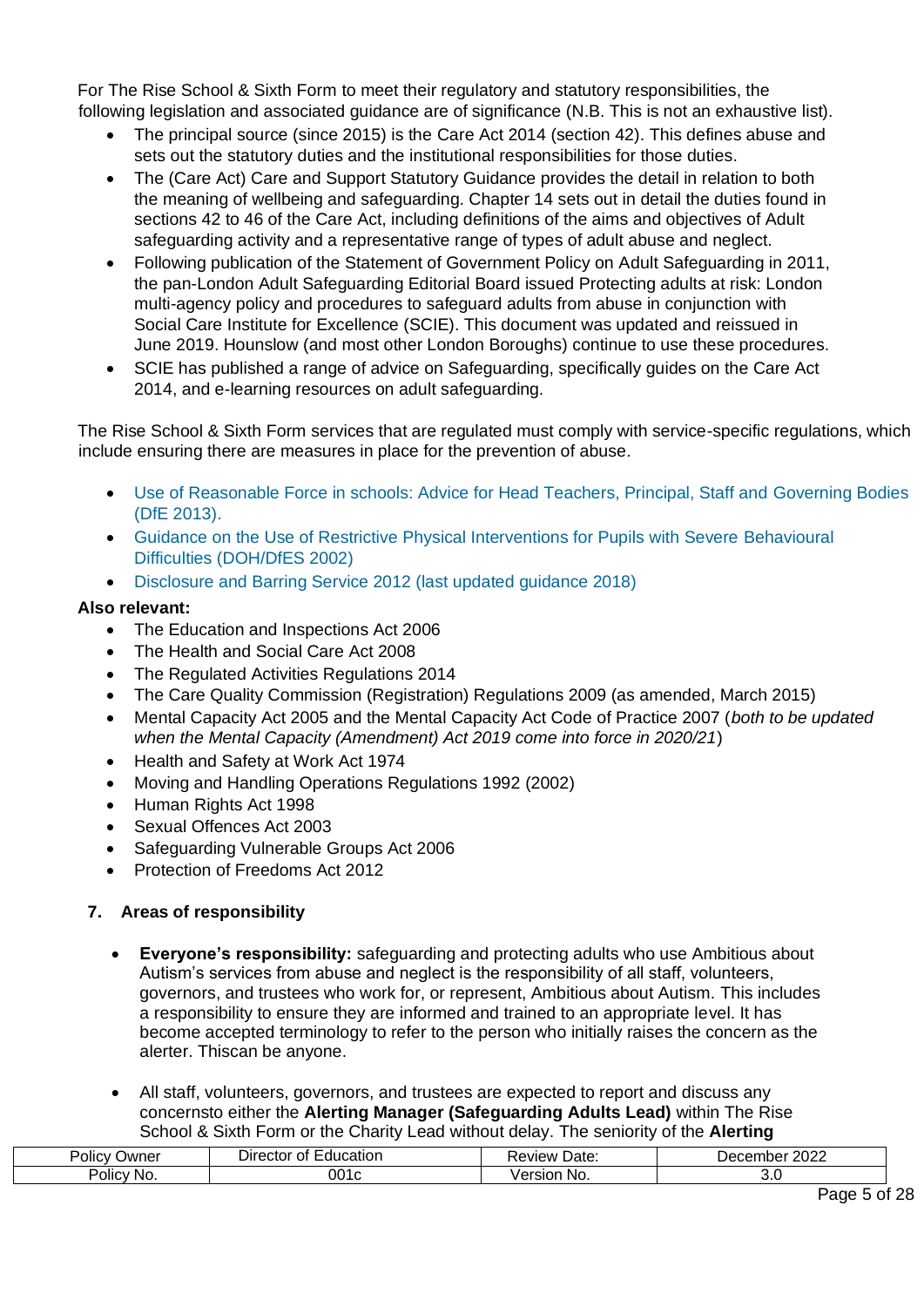**Manager (Safeguarding Adults Lead)**/ Director should never be a block to anyone raising a concern.

#### • **Alerting Manager (Safeguarding Adults Lead)**

The Assistant Head of school (Pastoral) is the **Alerting Manager (Safeguarding AdultsLead)** for The Rise School and as such has lead responsibility for responding to concernsabout the abuse of adults at risk within The Rise School.

The Director of External Affairs is the **Alerting Manager (Safeguarding Adults Lead)**  for thewider charity services involving adults.

This includes the expectation that they will be aware of any concerns and ensure these procedures are competently implemented in the school/sixth form or wider charity services. The Head of school is responsible for ensuring that safer recruitment processes arefollowed.

In these roles the Alerting Manager will always brief the Director of Education who is the Charity Lead on all concerns and intended actions who will then, dependent on the level of seriousness of the concern, brief the Chief Executive, Chairs of Governing Bodies and/or Chair of the Board of Trustees. On complex or challenging safeguarding matters the Alerting Manager willconsult with the Charity Lead. The Charity Lead carries the overall responsibility for all safeguarding matters within the charity as a whole.

- **The Alerting Manager (Safeguarding Adults Lead)** for each setting also has a responsibilityto publish online the Safeguarding Policy and Procedure, as well as each year informing all parents/carers that the school/sixth form has a duty to contact the local authority Adult Social Care department and/or the police if there are concerns that an adult may be being abused.
- **The Charity Lead (The Director of Education)** has overall responsibility for all safeguarding matters. He/she will also be required to offer consultation to the Alerting Managers on any matters which are seen as complex or challenging. The Charity Lead will always brief the Chief Executive and/or Chair of Trustees, dependent on the level of seriousness of the concern.

The Alerting Managers and Charity Lead have responsibility for ensuring all appropriate actions have been taken and for providing staff, volunteers, governors, and trustees with the guidance required. The only occasion when one of them should not be informed of a concern is if they are themselves implicated in abuse; in such circumstances staff will always go to the other above named senior member of staff.

| $\sim$<br>Owner<br>OIIC <sup>1</sup> | --<br>catior<br>JIFF<br>.<br>,,, | Date<br><b>TAW</b> | 2022<br>⊃ecr<br>moer |
|--------------------------------------|----------------------------------|--------------------|----------------------|
| יסווכי<br>NO.                        | 001                              | No.                | v.v                  |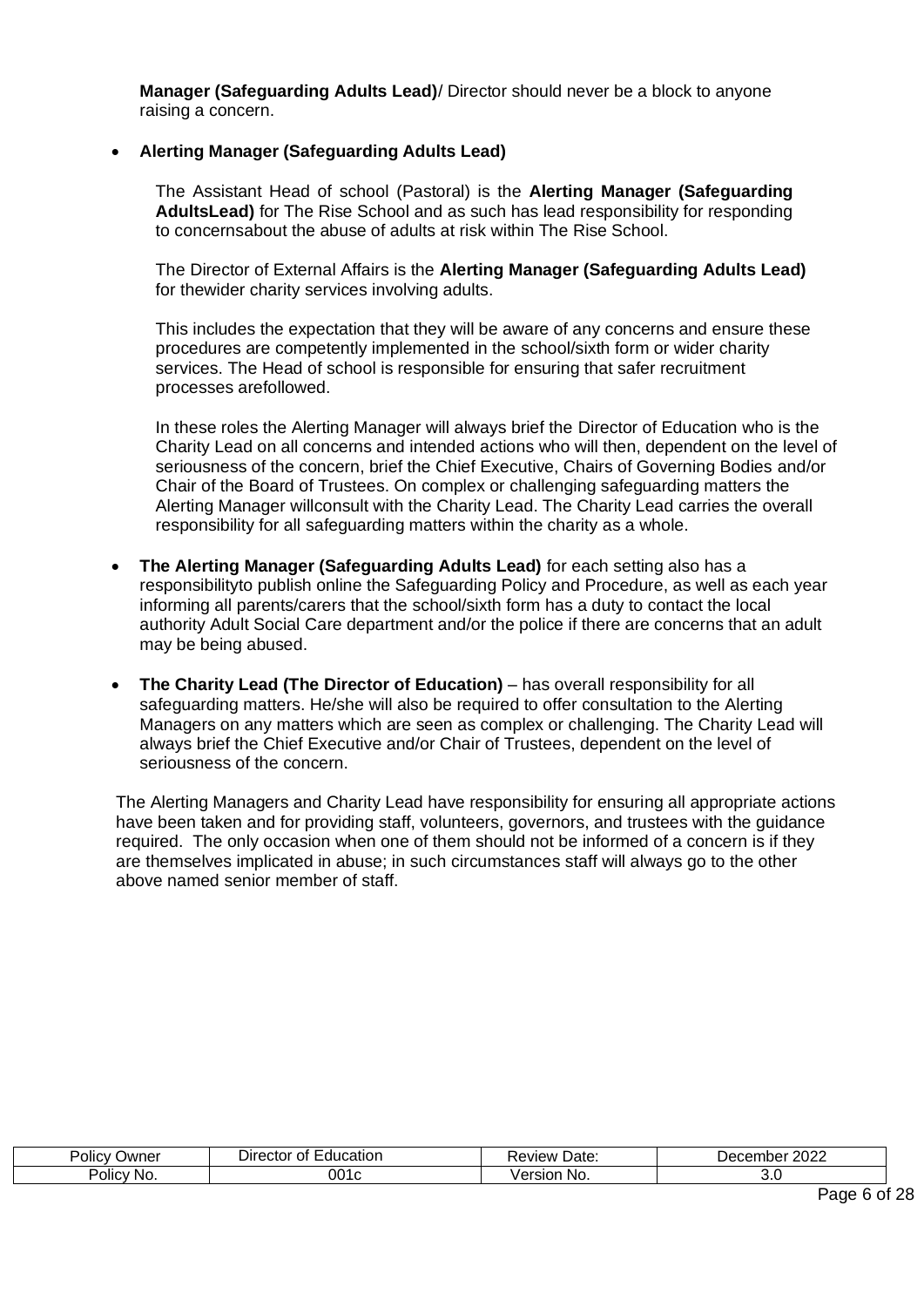# **Designated Safeguarding Lead Chart**

**Designated Safeguarding Lead Charity Lead Director of Education Vivienne Berkeley Tel: 07472 580 252**

| <b>TreeHouse School</b>                                                                                                              | <b>Ambitious College</b>                                                                                                                                                                               | <b>The Rise School</b>                                                                                                                                        | <b>Wider Charity</b><br><b>Services</b>                                                                                                                |
|--------------------------------------------------------------------------------------------------------------------------------------|--------------------------------------------------------------------------------------------------------------------------------------------------------------------------------------------------------|---------------------------------------------------------------------------------------------------------------------------------------------------------------|--------------------------------------------------------------------------------------------------------------------------------------------------------|
| <b>Designated</b><br><b>Safeguarding Lead</b><br><b>Assistant Head of</b><br>School:<br><b>Charlotte Spencer</b><br>Tel: 07496309761 | <b>Designated</b><br><b>Safeguarding Lead</b><br><b>Assistant Head of</b><br>College:<br><b>Jacqui Steel</b><br>Tel: 07472560027                                                                       | <b>Designated</b><br><b>Safeguarding Lead</b><br><b>Assistant Head of</b><br><b>School</b><br><b>Rajvinder Kaura</b><br>Tel: 07775906188                      | <b>Designated</b><br><b>Safeguarding Lead</b><br><b>Director of External</b><br><b>Affairs</b><br><b>Alison Worsley</b><br>Tel: 07850 915715           |
| <b>Designated Deputy</b><br><b>Safeguarding Lead</b><br><b>Head of School:</b><br>Joanna Dziopa<br>Tel: 07399 299546                 | <b>Designated Deputy</b><br><b>Safeguarding Lead</b><br><b>Head of College:</b><br><b>Linda Looney</b><br>Tel: 07472 584 544                                                                           | <b>Designated Deputy</b><br><b>Safeguarding Lead</b><br><b>Head of School</b><br><b>Helen Ralston</b><br>Tel: 07709339975                                     | <b>Designated Deputy</b><br><b>Safeguarding Lead</b><br><b>Participation</b><br><b>Programme Manager</b><br><b>Nuala Flewett</b><br>Tel: 020 8078 0826 |
|                                                                                                                                      | <b>Designated Deputy</b><br><b>Safeguarding Lead</b><br><b>The Rise School</b><br><b>Family Liaison</b><br><b>Administrator and</b><br><b>Receptionist</b><br><b>Diane White</b><br>Tel: 0208 099 0640 | <b>Designated Deputy</b><br><b>Safeguarding Lead</b><br><b>Assistant Head of</b><br><b>School</b><br>(Curriculum)<br><b>Karen Oliver</b><br>Tel:07823 344 536 |                                                                                                                                                        |

| -<br>שwner<br>JIIC'        | ducation<br>Jireg<br>. .еног т<br>111 O I<br>IJ | ∍vıew<br>Date: | 0000<br>.<br>TIDE<br>. .<br>ا <del>ص</del> د<br>LULL |
|----------------------------|-------------------------------------------------|----------------|------------------------------------------------------|
| . .<br>-<br>Policy<br>'NG. |                                                 | sior<br>NO.    | J.J                                                  |

Page 7 of 28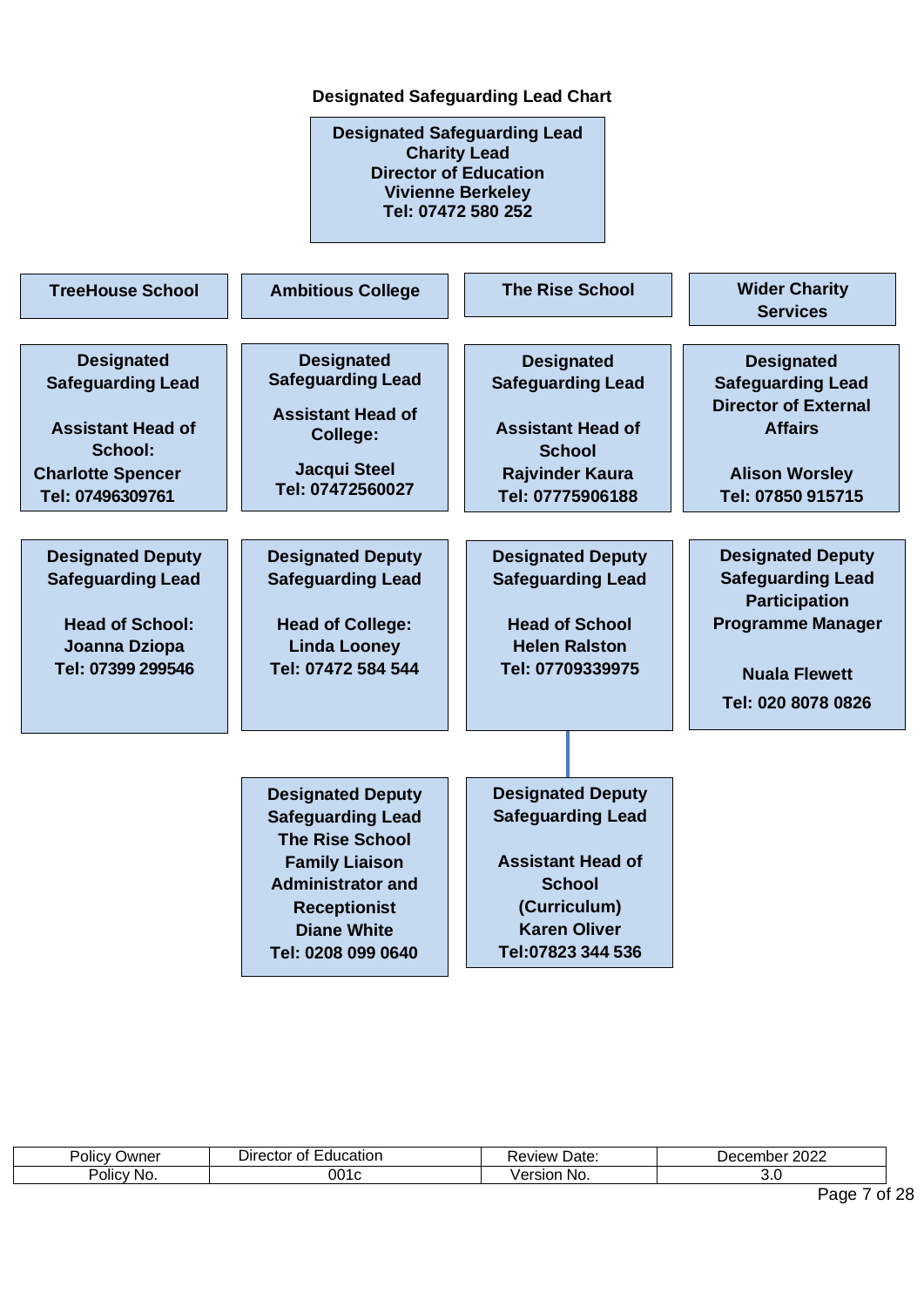In the event of a safeguarding incident being reported when the Charity Lead is not in office one of the above leads will step in to deal with the report.

**AaAST Safeguarding Board** meets termly to monitor and review the effectiveness of safeguarding arrangements including these procedures to safeguard adults at risk. The board reports to the Trustees.

#### **8. Procedure details**

<span id="page-7-0"></span>If you have a cause for concern that an adult is in immediate danger or risk of harm, you must report it verbally immediately to adult's social care and/or the police. You must inform the DSL and Altering Manager verbally within two hours and enter a written report on BehaviourWatch within 24 hours.

If no designated person is available, or the concerns are not within the school/sixth form, then the Director of Education should be reported to directly.

The procedures detailed here are mandatory and must be followed. The flow charts that accompany these procedures constitute the basic outline of the process that needs to be considered; each box on the flow chart has a related paragraph in these procedures. Procedures cannot predict every set of circumstances, and if any member of staff/volunteer is dealing with a safeguarding matter, then they should raise concerns without delay, seek support through supervision and debrief with a senior manager at each stage of the process.

#### **Responding to concerns that an adult may be being abused or neglected**

Also refer to flow chart Appendix 5.

#### **Recognition of signs and indicators of abuse**

Recognition of the signs and indicators of abuse poses considerable challenges for most professional staff who work with adults and who do not deal with protection and safeguarding issue on a day-to-day basis. This is, in part because the notion of adults being at risk of abuse or neglect is one which is relatively new to our society in comparison to the longer term acceptance of concerns of abuse for children and the now well established systems in place. Identifying abuse of adults with disabilities who may also present with a range of behaviours that challenge is not straightforward. It is crucial to effective safeguarding that all staff and volunteers are able to recognise signs and indicators of abuse and this requires acceptance that adults with autism are more likely to be abused than adults without disabilities.

Appendix 1 offers a range of indicators and signs of abuse as well as examining some of the potential blocks to recognition and factors which can inhibit the taking of appropriate steps. If the member of staff or volunteer believes that an adult is at immediate risk of harm or abuse, they will take immediate and reasonable steps to protect the adult. However, such situations are very rare and in most circumstances staff will raise a concern following the process below.

#### **Raising a concern**

Staff will raise a concern by reporting directly, and without delay, to the Alerting Manager (Safeguarding Adults Lead) by creating a log on BehaviourWatch or where there is an immediate risk of harm by speaking directly to the Alerting manager.

This is the Assistant Head of school (Pastoral) at The Rise School.

If no Alerting manager is available, or the concerns are not within the schools/sixth form, then the Director of Education should be reported to directly. Immediately after raising a concern verbally,

| -<br>$\cdot$<br>Jwnei<br>olic<br>$\mathbf{v}$ | ----<br>cation<br>Jire<br>ΩТ<br>זו ור<br>лог | iview<br>Uate.                                    | $\sim$ $\sim$ $\sim$<br>----<br>יחבו<br>ים<br>noer<br>SUZZ<br>. |
|-----------------------------------------------|----------------------------------------------|---------------------------------------------------|-----------------------------------------------------------------|
| POIIC"<br>NO.                                 | 00                                           | $\overline{\phantom{a}}$<br>- - --<br>No.<br>sior | J.J                                                             |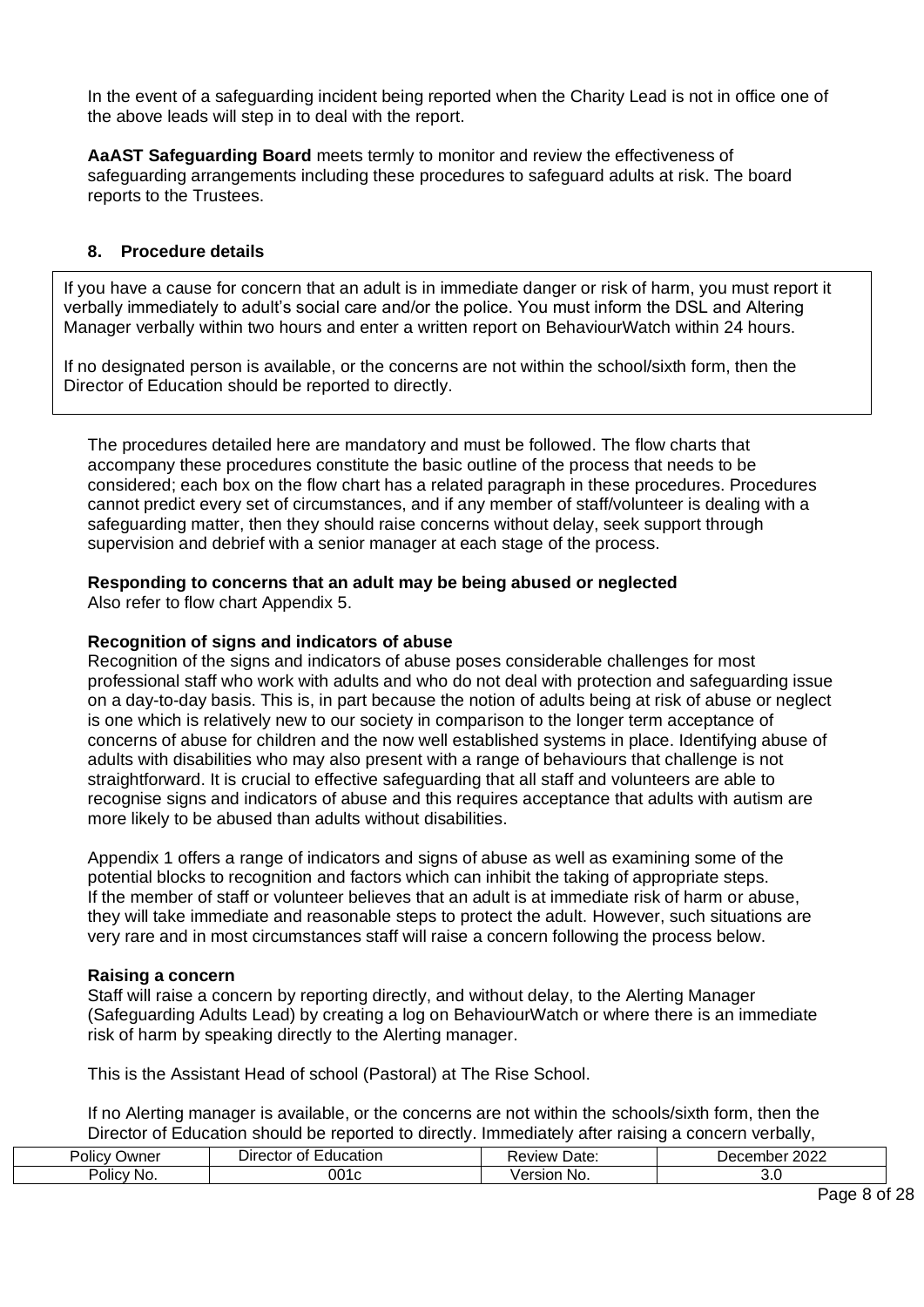staff will also make a detailed account on BehaviourWatch of what they have seen, observed or heard. The member of staff or volunteer who noted and raised the concern is known as the alerter; adult social care or the police may wish to speak to the alerter at some point. If there was an additional member of staff raising the concern, they should be listed as an additional witness on the detailed account on BehaviourWatch: raising one concern instead of two logs being created.

#### **Recording**

The keeping of accurate and prompt recording is fundamental to effective safeguarding and all staff and volunteers have a responsibility to ensure all concerns are recorded appropriately. This requires those who raise concerns to make a written record on BehaviourWatch within two hours ofraising any concerns.

The adult safeguarding facility within Behaviourwatch ensures that the following information is secured. If for some reason an individual with concerns is not able to access BehaviourWatch (a visiting professional for example) they should make a written record of their concern which should include:

- Who they have concerns about (name of adult at risk);
- In the view of the staff member does the adult at risk have the capacity to understand theconcerns and that they may have been abused;
- What has been shared with the adult at risk about the concerns and what response havethey made;
- If the adult at risk has capacity to understand the involvement of other agencies what havethey said about this;
- Date and time they are making the record;
- Date and time the incident occurred (if this is known);
- What was observed, heard or noted that led to the concern being raised;
- Source of information (if the concern was not directly observed i.e. a parent informs amember of staff that he/ she has seen abuse indicators);
- Behavioural observations (noting that this is one of the most likely ways in which a memberof staff is likely to note concerns);
- If an adult at risk has made an allegation or disclosure, what was said or communicated
- Which senior manager within Ambitious about Autism/Ambitious about Autism SchoolsTrust has been reported to (in line with these procedures) and what initial actions wereagreed;
- This record must be signed and time/dated by the person making the recording and theAlerting manager in the school or sixth form.

When reporting a concern to the local authority, the Alerting Manager (Safeguarding Adults Lead) will inform the Local Authority that a written record of the concern is available and will e-mail details of the concerns to the Local Authority if requested. Any details in relation to the adult concerned must be communicated in a secure way in line with our Data Protection Policy.

If at any stage The Rise School & Sixth Form or the Local Authority decide that no further action is to be taken, then the reason for this and who made thedecision will be recorded.

All subsequent actions/events following the reporting of a concern should be recorded on BehaviourWatch as should any documentation received from the Local Authority, police or other agencies.

#### <span id="page-8-0"></span>**9. Confidentiality and storage of safeguarding concerns**

In The Rise School the Alerting Manager (SafeguardingAdults Lead) has responsibility to ensure all concerns within the school/sixth form are recorded, monitored and secured.

| . .<br>Policy<br><b>Jwner</b> | -----<br>---<br>Ωt<br>⊃ıre<br>.auc<br>ıcatıon<br>сюг | Date:<br>:view       | ∩∩∩<br>Je<br>IINCI<br>LULL |
|-------------------------------|------------------------------------------------------|----------------------|----------------------------|
| <b>POIICV</b><br>No.          | າ01ເ                                                 | ---<br>sior<br>- NG. | ◡.◡                        |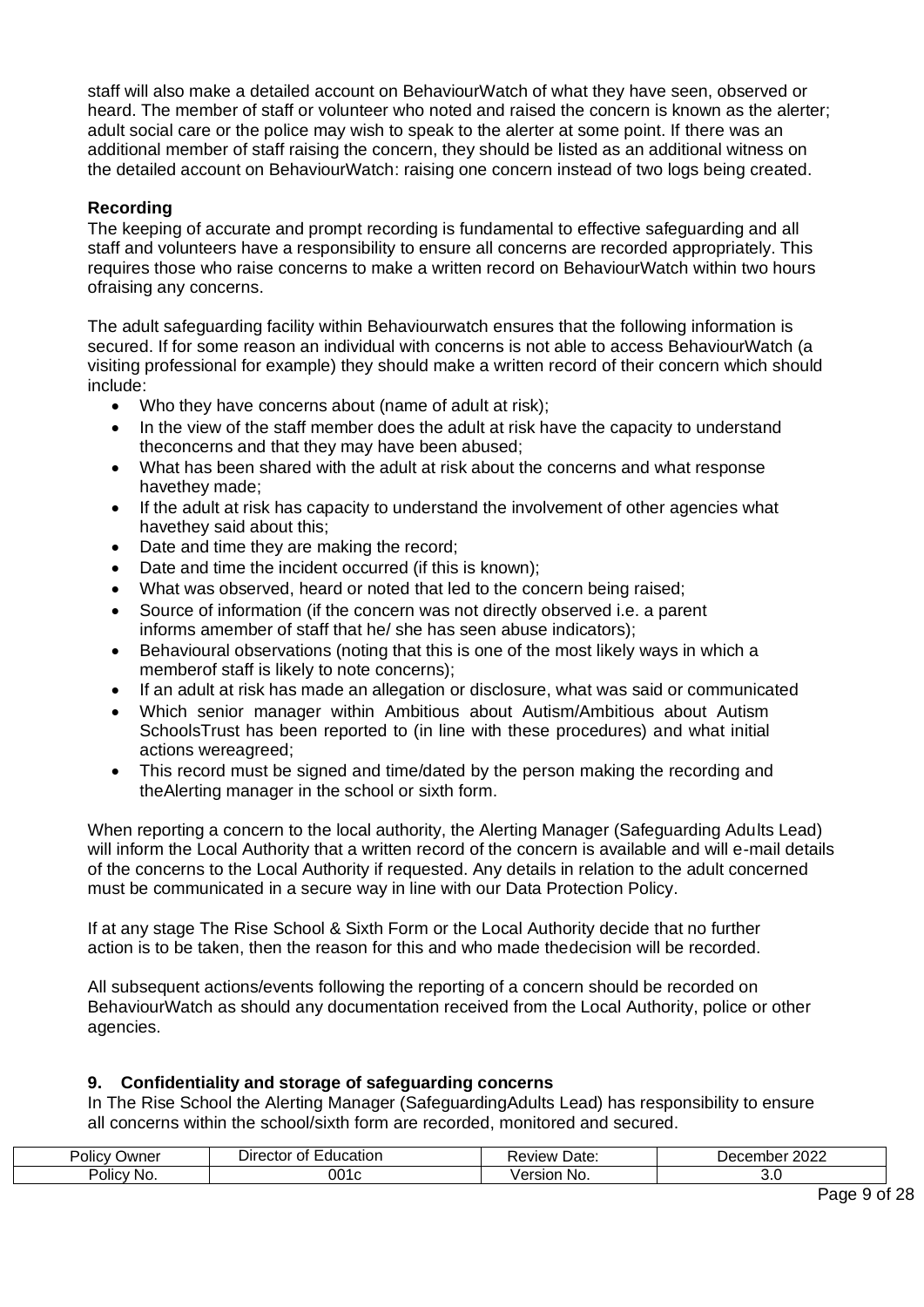The responsibility for concerns that are not about pupils/learners at the schools/sixth form that arerecorded, monitored, and secured is the responsibility of the Director of External Affairs.

Any paper records will be kept in a locked cabinet and in a secure place within the main school or sixth form buildings. The Rise School & Sixth Form is a multi-site provision so a secure place on each site is provided. Records will not be taken off the site without the express written permission of the Director of Education. Access to these records will be strictly limited on a need to know basis and controlled bythe Alerting Managers (Safeguarding Adults Lead) and the Charity Lead and the Chief Executive.

All electronic records will be held in BehaviourWatch (a digital recording system with a discrete safeguarding facility with the required security certificates) with access limited by the Alerting Managers (Safeguarding Adults Lead). Where anyone other than the Alerting managers and Director of Education need access to the paper or digital records relating to an adult at risk, this willbe recorded on the chronology. If records are sent outside of the organisation then the records would be password protected and/or sent via an encrypted email system such as Egress Switch.

Electronic records relating to safeguarding concerns including e-mails and reports will be saved into the adult's safeguarding record on BehaviourWatch they are received or sent.

Safeguarding records will be kept separately from education files/ records. If a service user transfers to another service, The Rise School & Sixth Form will provide the new setting with a summary of any outstanding concerns and the names/contact details of key professional from other agencies who are aware of the concerns. Wherever possible,this will be with the knowledge and consent of the service user who is the subject of the data; however, under GDPR and the Data Protection Act 2018, AaAST may share the information without consent if in our judgement this is necessary to protect an adult from abuse or harm.

Adults at Risk with capacity can, should they choose, request access to anything that is recorded about them. Therefore anyone recording safeguarding issues should consider this and ensure that records are factual, clear and where opinion is expressed it should be recorded as such and distinguished from fact.

#### **Initial fact finding**

It is reasonable to check some basic facts prior to alerting other professionals. The Alerting Manager (Safeguarding adults lead) will always lead on initial fact finding. They may delegate specific tasks of the initial fact finding to staff unrelated to the concerns. Initial fact finding should involve checking files and recent records and clarifying basic facts with key staff including the alerter, as well as discretely asking other staff who have had recent contact with the adult to ascertain if they have any issues or concerns.

Initial fact finding should never involve asking an adult at risk to discuss the concerns or repeat a disclosure or allegation that has been made.

Initial fact finding can lead to the Alerting Manager (Safeguarding Adults Lead) deciding that there are no protection concerns that warrant a referral to Adult Social Care or the Police. In such circumstances, when no further action is being taken, then the decision needs to be recorded and conveyed to the Charity Lead.

#### **Concern that an adult may be at risk of significant harm by staff, volunteers, parents, carers or someone known to the adult**

| .<br>-<br>⊃wner<br>Polic | -ducatior<br>0Ť<br>۱۳<br>эстог | Date<br>101.<br>∕ı⇔w | റററ<br>$\overline{\phantom{a}}$<br>'''''<br>◡▵ |
|--------------------------|--------------------------------|----------------------|------------------------------------------------|
| olic <sup>1</sup><br>-NG | יי                             | .<br>NG.             |                                                |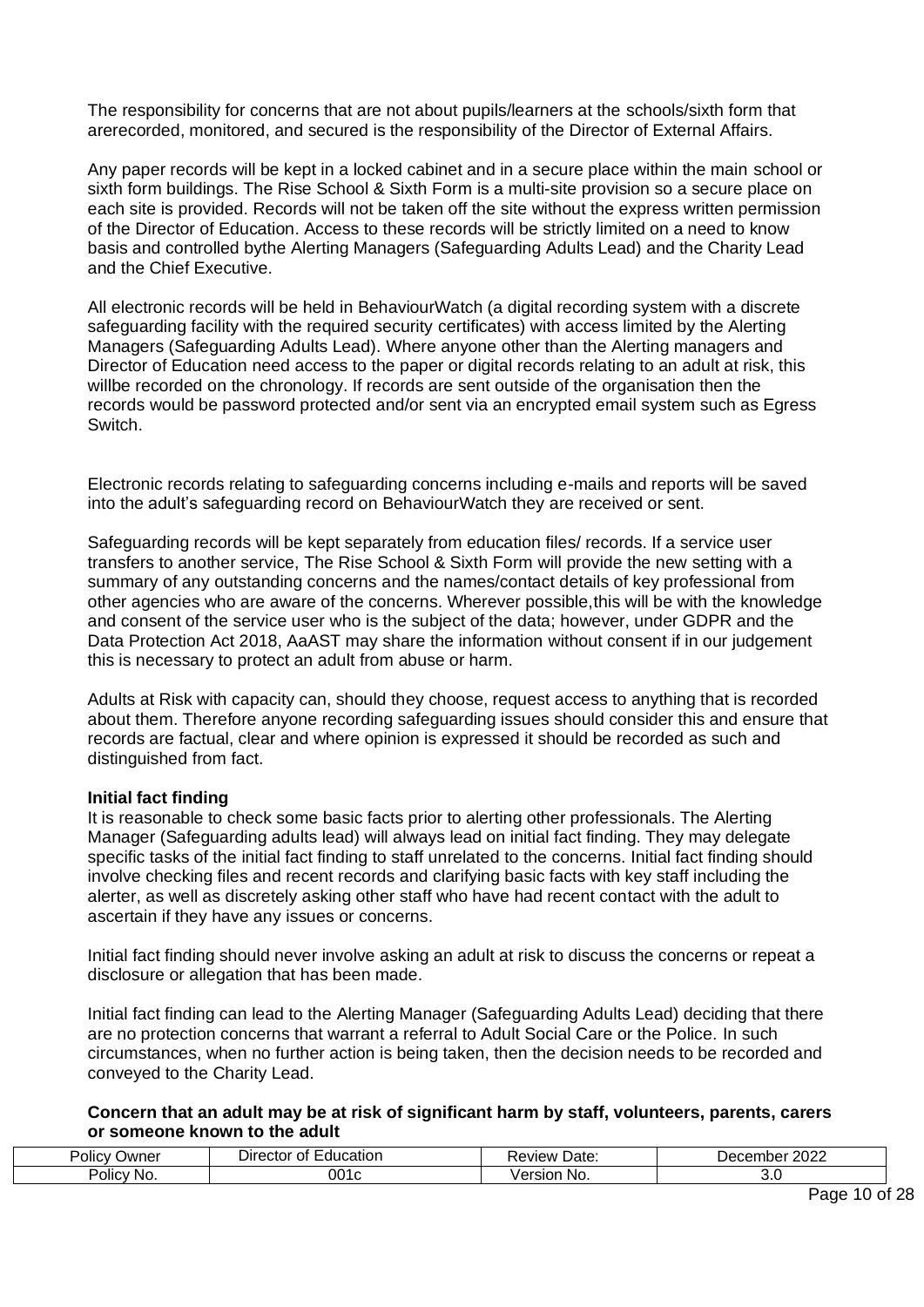If the concerns and initial fact finding lead to the conclusion that an adult may have been harmed or at risk of significant harm, then the Alerting Manager (Safeguarding Adults Lead) will raise an alert to the Adult Social Care Department in the Local Authority area where the adult at risk lives or in the case of this being a concern about a member of staff or volunteer then, Hounslow (or where applicable other Local Authorities) Adult Social Care Department will be contacted. Involving the adult at risk.

It is important that, prior to making a referral to Adult Social Care or the police, timely considerationhas been given to the ability of the adult at risk to understand the concerns, and whether they havean ability to give consent to concerns being raised with other agencies. It is likely that one of the first questions that the local authority is likely to ask is 'Does the adult at risk have capacity?' This refers to capacity as defined under the Mental Capacity Act 2005, which is explained in more detailin Appendix 2.

#### **In brief:**

It is always essential in safeguarding to consider whether the adult at risk is capable of giving informed consent. If they are, their consent should be sought prior to making a referral. This may be in relation to whether they give consent to:

- An activity that may be abusive  $-$  if consent to abuse or neglect was given under duress, forexample, as a result of exploitation, pressure, fear or intimidation, this apparent consent should be disregarded.
- A Safeguarding Adults investigation going ahead in response to a concern that has beenraised.
- Where an adult at risk, with mental capacity, has made a decision that they do not want action to be taken and there are no public interest or vital interest considerations, their wishes must be respected. This may present challenges at the school, sixth form or in otherservices, if the adult also asserts they do not want their parents or carers to be informed. The person must be given information, have the opportunity to consider all the risks and fully understand the likely consequences of that decision over the short and long term.

If, after discussion with the adult at risk who has mental capacity, they refuse any intervention, their wishes will be respected *unless*:

- There is a public interest, for example, not acting will put other adults or children at risk.
- There is a duty of care to intervene, for example, a crime has been or may be committed.

In such circumstance in the above two points, an alert to the Adult Social Care Department must be made. When there are concerns that a crime has been committed, then the police should also be informed. An allegation of abuse or neglect of an adult at risk, who does not have capacity to consent on issues about their own safety, will always give rise to action under the Safeguarding Adults process and subsequent decisions made in their best interests will be made in line with the Mental Capacity Act and Mental Capacity Act Code. Section 44 of the Act makes it a specific criminal offence to wilfully ill-treat or neglect a person who lacks capacity.

#### **Raising an Alert**

To raise an alert with the Adult Social Care Department will require a lot of information to be shared. This should happen without delay by telephone. All London Local Authorities now have forms that will also be required to be completed once the telephone referral has been made. The telephone call will require information sharing, which is detailed in Appendix 3, (Checklist for Preparing to make a referral).

The Alerting Manager (Safeguarding Adults Lead) will inform the Charity Lead and Chair of school or sixth form Governors or other as appropriate. The Charity Lead in turn will brief and keepupdated the Chair of Trustees as appropriate.

| <br>Polic <sup>,</sup><br>⊃wner | :ducation<br>ΩŤ<br>Jire<br>ctor | Date<br>AVIAM | nnnn<br>nber<br>Jer<br>oι<br>LULL<br>. |
|---------------------------------|---------------------------------|---------------|----------------------------------------|
| $\cdots$<br>olicv-<br>NO.       | 001c                            | No.<br>ersion | J.U                                    |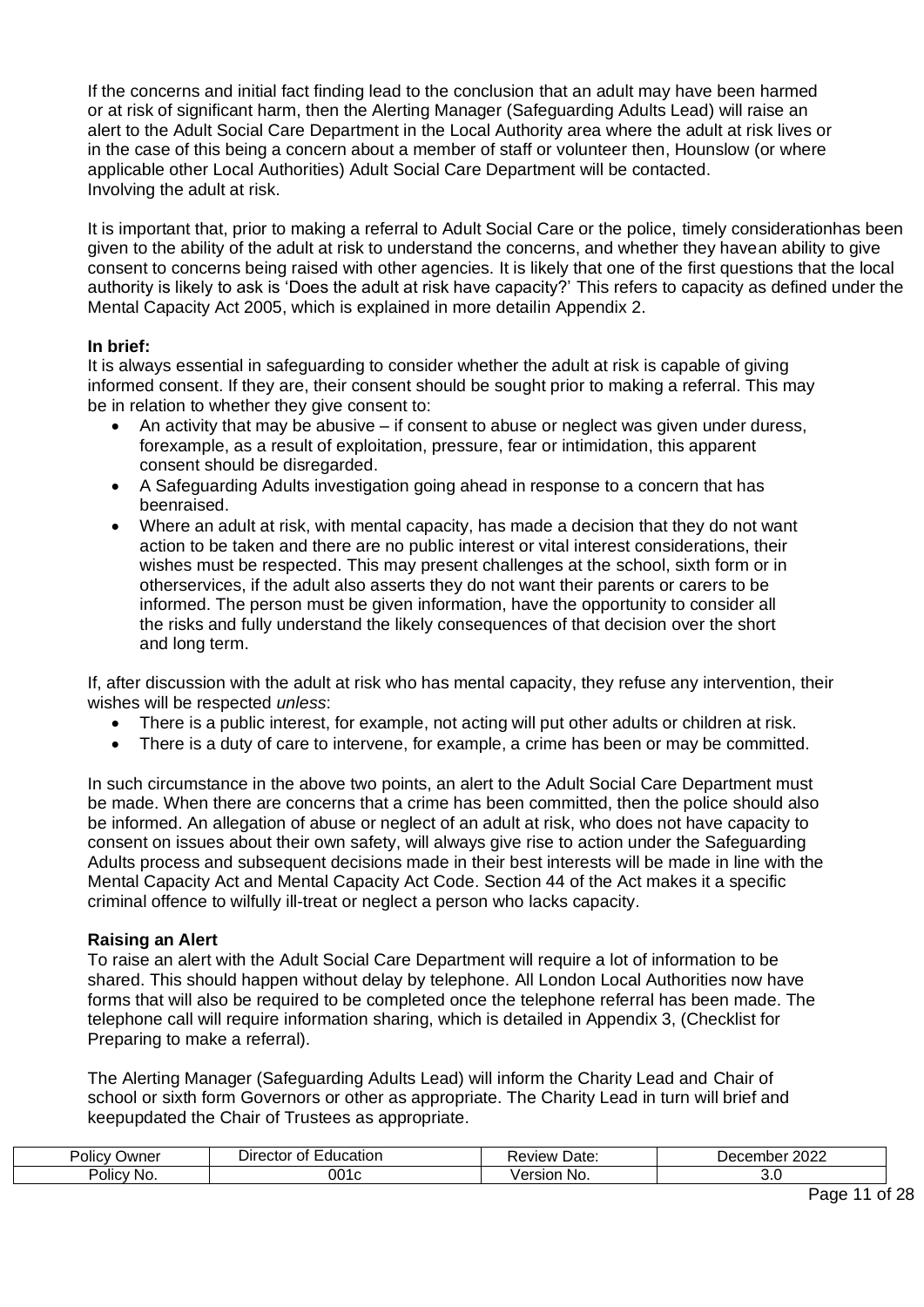# **The Local Authority decision to accept or not, the concern of an adult at risk**

Adult safeguarding processes have historically evolved out of serious concerns for adults living in institutional settings; therefore an Adult Social Care Department may attempt not to accept the nature of the concern, if the abuse is within a family setting. For example, they may attempt to classify the concern as domestic violence. In such circumstances advice should be carefully recorded and any signposting to other agencies followed without delay.

If the concerns are accepted as an adult at risk:

- If the adult at risk has capacity, the Local Authority will arrange to speak with the adult to clarify facts and to find out from them what is happening, discuss the concerns and carry out a risk assessment with them. This will establish if they understand the risk and what help they may need to support them to reduce the risk if that is what they want. The Local Authority will want to be satisfied that the ability to make an informed decision is not being undermined by the harm they are experiencing and is not affected by intimidation, misuse of authority or undue influence, pressure or exploitation, if they decline assistance.
- If the adult at risk does not have capacity, then their capacity will be appropriately assessed as soon as possible; in safeguarding, this is a process that the local authority will lead on. If it is established that the adult at risk lacks capacity, feedback will be given by the Local Authority to them and anyone who is acting in their best interests (for example a family member, attorney or court appointed deputy), unless they are implicated in the allegation.

# <span id="page-11-0"></span>**10. Strategy meetings**

The Local Authority Adult Social Care Department can decide that there is a need for a strategy meeting. It should be anticipated that the Alerting Manager (Safeguarding adults lead) from The Rise School & Sixth Form will be invited to attend.

At the meeting the following should be discussed:

- The wishes of the adult at risk;
- Whether an investigation will take place, and if so, how it should be conducted and by whom;
- A risk assessment;
- An interim protection plan:
- A clear record of the decisions;
- A record of what information is shared;
- An investigation plan with timescales;
- A communication strategy;
- Whether a child (under 18 years) may be at risk if so there will be a referral to Children's social care.

The strategy discussion or meeting should take place before any investigation; the exception to this is if a police investigation is required to gather evidence. The Rise School & Sixth Form should not begin an investigation prior to a decision by the multi- agency strategy meeting or discussion.

#### **Outcomes of strategy meeting**

There are a wide range of possible outcomes that can come from a strategy meeting, these include:

• That the police are going to investigate - The alerter and the Alerting Manager (Designated Safeguarding Adults Lead) are likely to be interviewed. (If the concerns relate to an The Rise School & Sixth Form staff or volunteer then they will also be interviewed by the police

| יסווכ׳<br>⊃wner       | 0t<br>:ducation<br>Jirec<br>лог | . .<br>Date:<br>view<br>w | 0000<br>Decembe<br>ZUZZ |
|-----------------------|---------------------------------|---------------------------|-------------------------|
| . .<br>Policy<br>∸No. | ገበ1<br>JU<br>''                 | ING.                      |                         |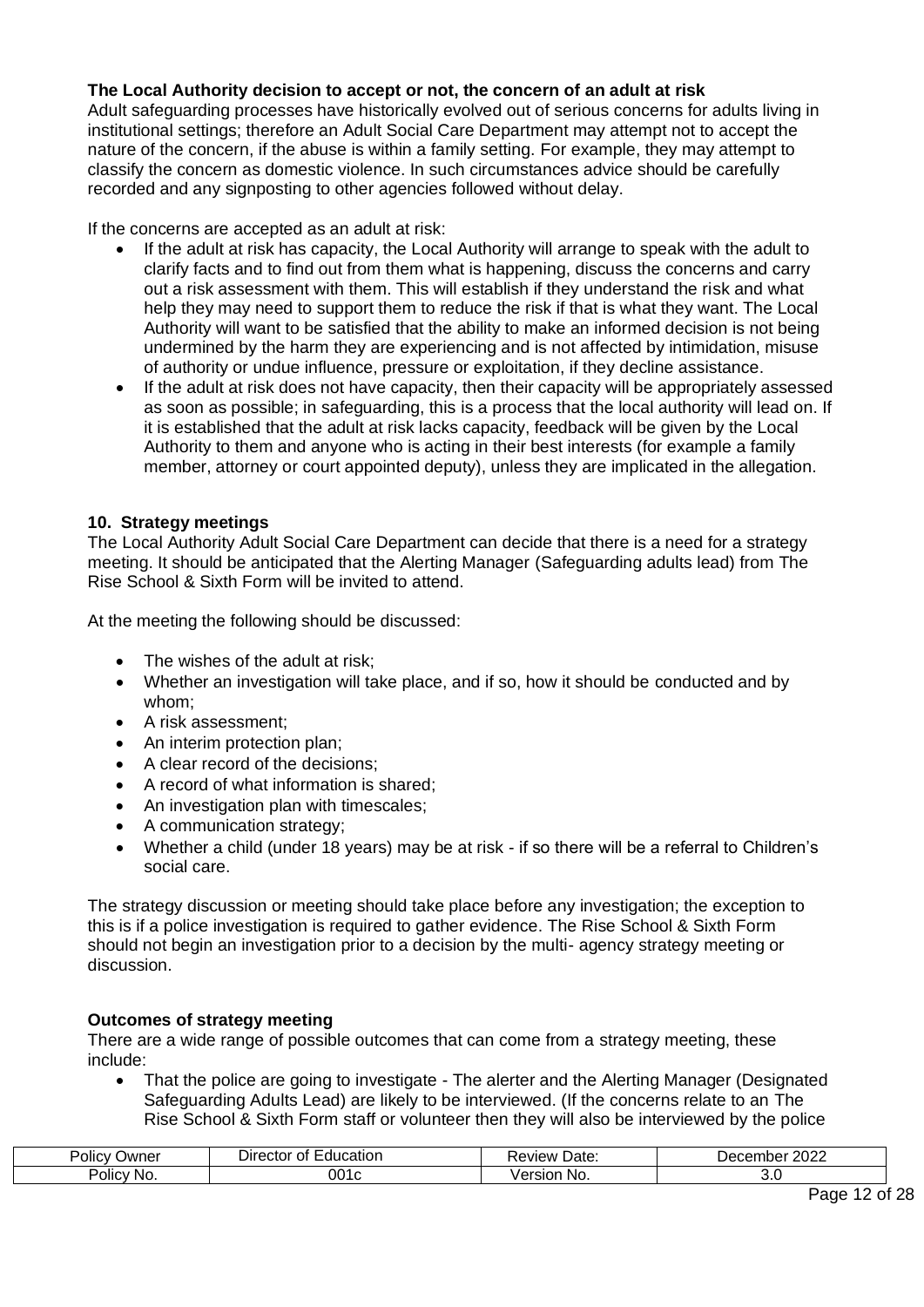and this could be under caution.)

- That the Local Authority is going to investigate Again the alerter and the Alerting Managerare likely to be interviewed.
- That The Rise School & Sixth Form lead its own internal investigation under such circumstances the local authority will require a range of assurances regarding the protection of adults and the robustness of the process being agreed. There will also be an expectation of full, open and transparent feedback to the localauthority.

# <span id="page-12-0"></span>**11. Investigation**

Guidance on investigations can be found in the London Multi Agency Adult Safeguarding Policy and Procedures (June 2019).

#### <span id="page-12-1"></span>**12. Case Conference**

Following any investigation, a case conference is convened by the Local Authority.

The aim of a case conference is to:

- Consider the information contained in the investigating officer's report(s).
- Consider the evidence and, if substantiated, plan what action is indicated.
- Plan further action if the allegation is not substantiated.
- Plan further action if the investigation is inconclusive.
- Consider what legal or statutory action or redress is indicated.
- Make a decision about the levels of current risks and a judgement about any likely futurerisks
- Agree a protection plan.
- Agree how the protection plan will be reviewed and monitored.

#### **Possible outcomes for the adult at risk**

- Increased monitoring.
- Removal from property/support, advice, services.
- Assessment/services.
- Application to Court of Protection.
- Application to change appointeeship.
- Referral to advocacy service.
- Referral to counselling services.
- Guardianship/use of Mental Health Act 2007.
- Review of self-directed support.
- Restriction/management of access.
- Referral to MARAC (London based domestic violence units).
- No further action.
- Other.

#### **Possible outcomes for the person alleged to have caused harm**

- Criminal prosecution/formal caution.
- Police action.
- Assessment/services.
- Removal from property/support, advice, services.
- Management of access to adult at risk.
- Referral to the Disclosure and Barring Service.
- Disciplinary action.
- Action by OFSTED.

| )wner<br>$\overline{\phantom{a}}$<br>OIIC | C<br>Jire<br>…ror ⊆<br>41 I C<br>. . | $- + -$<br>Dale | $\cdots$<br>$-1$<br>``<br>∠∪∠ |
|-------------------------------------------|--------------------------------------|-----------------|-------------------------------|
| -<br>Polic,<br>NG.                        | 001                                  | -------<br>INO. | いい                            |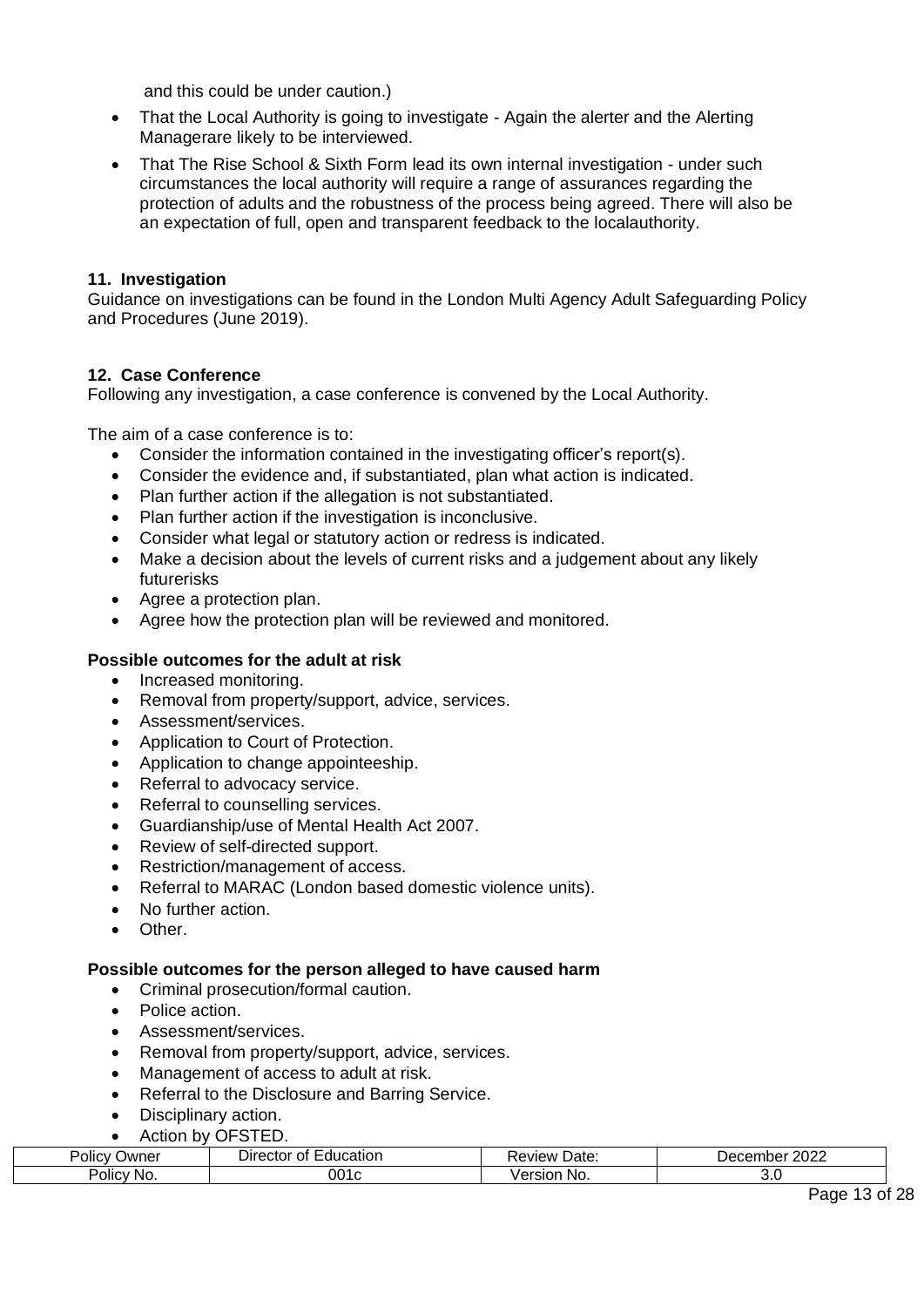- Continued monitoring.
- Counselling/training.
- Referral to court-mandated treatment.
- Action under Mental Health Act 2007.
- Exoneration.
- No further action.
- Other.

### **Protection Plans and reviews**

One outcome of a case conference is the agreement of a protection plan. This could mean that The Rise School & Sixth Form is requested to provide additional services, monitoring or support as part of the plan. Staff involved with the plan and the adult at riskshould have a good understanding as to what the plan involves and the Alerting Manager (Safeguarding Adults Lead) should have a written copy of the plan.

The protection plan should be reviewed by the convening of a review meeting.

#### **Closing a safeguarding adults at risk process**

The Safeguarding Adults process may be closed at any stage if it is agreed that an on-going investigation is not needed or if the investigation has been completed and a protection plan is agreed and put in place.

In most cases a decision to close the Safeguarding Adults process is taken at the case conference or at a protection plan review. The Safeguarding Adults process may close, but other processes may continue, for example, a disciplinary or professional body investigation.

#### <span id="page-13-0"></span>**13. Workplace arrangements**

If the above procedures relate to a member of staff or volunteer, a decision will need to be made as to whether the member of staff should remain in the workplace or whether they should be suspended until the investigation is resolved. If the member of staff remains in the workplace, safeguards will be put in place to protect the member of staff and the adult at risk involved. The member of staff will be advised to contact their union representative or the Staff Council.

The Rise School & Sixth Form will provide support as appropriate.The senior member of staff will keep both the member of staff, the adult at risk and, if appropriate the parent/carers, up to date with regard to timescales of meetings and the procedures being put inplace.

If The Rise School & Sixth Form decides that suspension is necessary, then this will be done without prejudice. Suspension should be considered withoutdelay if it is indicated that:

- A staff member has behaved in a way that may have, or has, harmed an adult.
- A staff member has possibly committed an offence against, or related, to an adult or child
- A staff member has behaved towards an adult/child in a way which indicates she/he is now unsuitable to work with adults at risk or children.
- The Adult Social Care Department or the police are advising suspension.

No formal internal inquiry can start until the police have concluded their processes. Agreement should be obtained in writing from the Local Authority that an internal inquiry can commence. At each stage the Alerting Managers will need to take HR advice, keep the staff member updated (following agreement with the Local Authority) and keep the adult at risk (and where appropriate the family of the adult) updated (again following agreement with the Local Authority).

| . .<br>⊃wner<br><b>POLICY</b> | _<br>. .<br>catior<br>$-$<br>Dπ<br>olle<br>70. JUN<br>$\mathbf{u}$<br>. | 'Jate.<br>/IAV   | $\sim$<br>. er<br>— — —<br>uoe:<br>LULL |
|-------------------------------|-------------------------------------------------------------------------|------------------|-----------------------------------------|
| Polic'<br>NO.                 | ่ 001                                                                   | No.<br>- -<br>יי |                                         |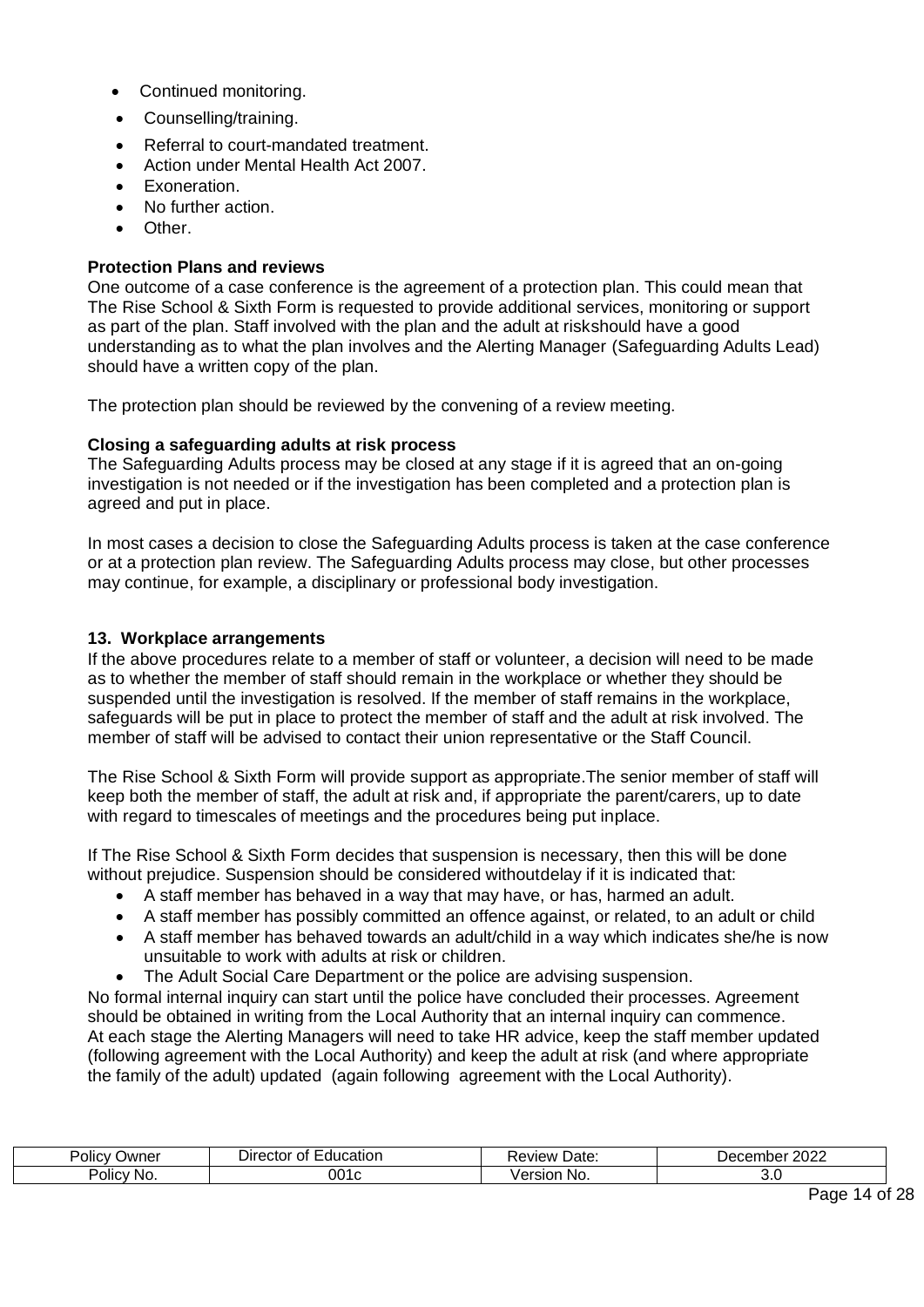# <span id="page-14-0"></span>**14. Notifying the Disclosure & Barring Service and professional bodies**

If a staff member is dismissed because of abuse concerns, then Ambitious about Autism has a legal duty to formally notify the Disclosure & Barring Service (DBS). This also applies if a member of staff resigns as a result of safeguarding concerns being raised. The referral process is fully detailed on the DBS website.

If a staff member is dismissed or resigns because of abuse/neglect concerns, The Rise School & Sixth Form has a duty to formally notify the relevant regulatory body, for example the Teaching Regulation Agency (TRA), Health & Care Professions Council (HCPC).

# <span id="page-14-1"></span>**15. Training and Implementing Safeguarding Policy and Procedures**

The Alerting Manager (Safeguarding Adults Lead) will ensure that all parents/ carers have access to the policy and procedures and an understanding that The Rise School & Sixth Form has a duty to inform the Adult Social Care Department or the Police, if thereare concerns about abuse.

The Rise School & Sixth Form will ensure that all relevant staff and volunteers have access to all policies and procedures relating to adult safeguarding and willhave access to refresher training every two years. All staff and volunteers must have effective training on the recognition of abuse and neglect and how to respond to such concerns.

All new staff will, as part of their induction, be asked to read, and then discuss in supervision, their understanding of the procedures. All new staff/volunteers in the school/sixth form will have a briefingfrom the Head of school /Principal OR Director of Education on the procedures and the role of the Alerting Manager (Safeguarding adults lead); all new staff in The Rise School & Sixth Form who are not part of the school will have a similar briefing from the Charity Lead and/or Chief Executive. Senior managers will put in place a process for ensuring all temporary members of staff are briefed on the safeguarding procedures as they start in post.

#### <span id="page-14-2"></span>**16. Other issues**

#### Restraint and physical abuse

Unlawful or inappropriate use of restraint or physical intervention and/or deprivation of liberty is physical abuse. There is a distinction to be drawn between restraint, restriction and deprivation of liberty. A judgement as to whether a person is being deprived of liberty will depend on the particular circumstances of the case, taking into account the degree of intensity, type of restriction, duration, the effect and the manner of the implementation of the measure in question. In extreme circumstances, unlawful or inappropriate use of restraint may constitute a criminal offence. Someone is using restraint if they use force, or threaten to use force, to make someone do something they are resisting, or where a person's freedom of movement is restricted, whether they are resisting or not. Restraint covers a wide range of actions. It includes the use of active or passive means to ensure that the person concerned does something, or does not do something they want to do, for example, the use of keypads to prevent people from going where they want from a closed environment. Appropriate use of restraint can be justified to prevent harm to a person who lacks capacity, as long as it is a proportionate response to the likelihood and seriousness of the harm. Ambitious about Autism has in place internal procedures covering the use of physical interventions and restraint incorporating best practice guidance and the Mental Capacity (Amendment) Act 2019, Mental Capacity Act *Code* and the Deprivation of Liberty Safeguards (DoLS) in respect of adults. DoLS is expected to be replaced by the Liberty Protection Safeguards in 2020.

| . .<br>⊃wner<br>'olıc | . .<br>--<br>Direc<br>ятк<br>ector | Date:<br>, eview : | 2022<br>Decer<br>nbel |
|-----------------------|------------------------------------|--------------------|-----------------------|
| olic)<br>NG.          | 001 c                              | NO.                | J.J                   |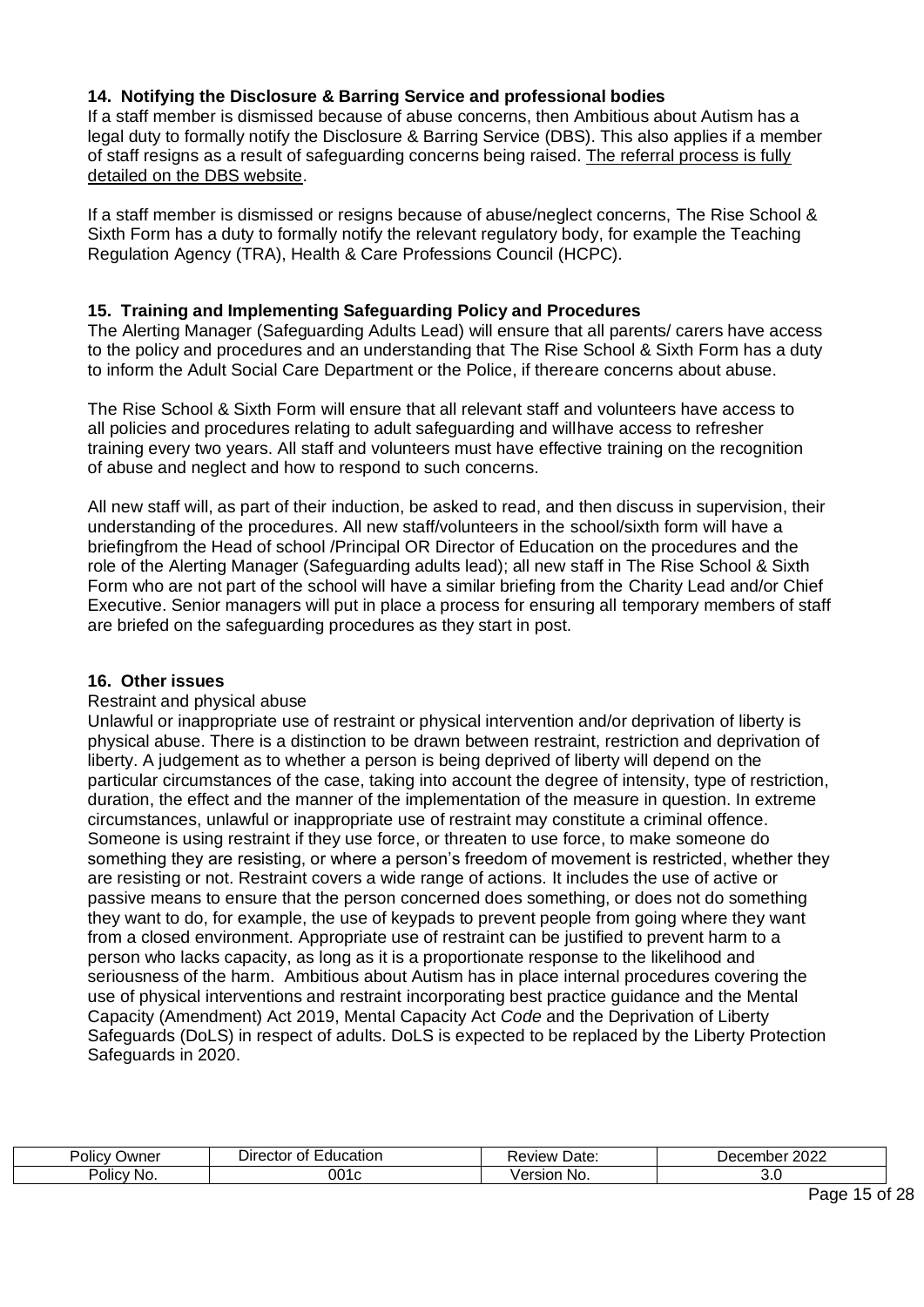The transition to adult life can be impeded not only by a disability, such as autism, but also by parents', carers' and providers' responses and methods of coping/responding to the manifestations of behaviours that can arise with the condition of autism.

The coping strategies that worked for a child of 8 or 9 are not likely to be appropriate when the young person is 16 or 18 years old. It is likely that some coping strategies may not only be inappropriate for an adult, but are open to misinterpretation and may lead to a young adult with autism being more vulnerable to abuse.

It is therefore essential that parents, carers, staff work collaboratively with young people and young adults with autism to develop safe strategies which are less likely to be misinterpreted or open to abuse.

| . .<br>-<br><b>Jwner</b><br>Polic | atıon<br>Direct<br>n.<br>:tor<br>ור<br>٠Ι۱ | Uate.<br>:view | 2022<br>≀∩י<br>пре<br>∵ יס ש<br>$\sqrt{2}$ |
|-----------------------------------|--------------------------------------------|----------------|--------------------------------------------|
| JIIC'<br>.NC                      | 001                                        | NO.            | ັ.                                         |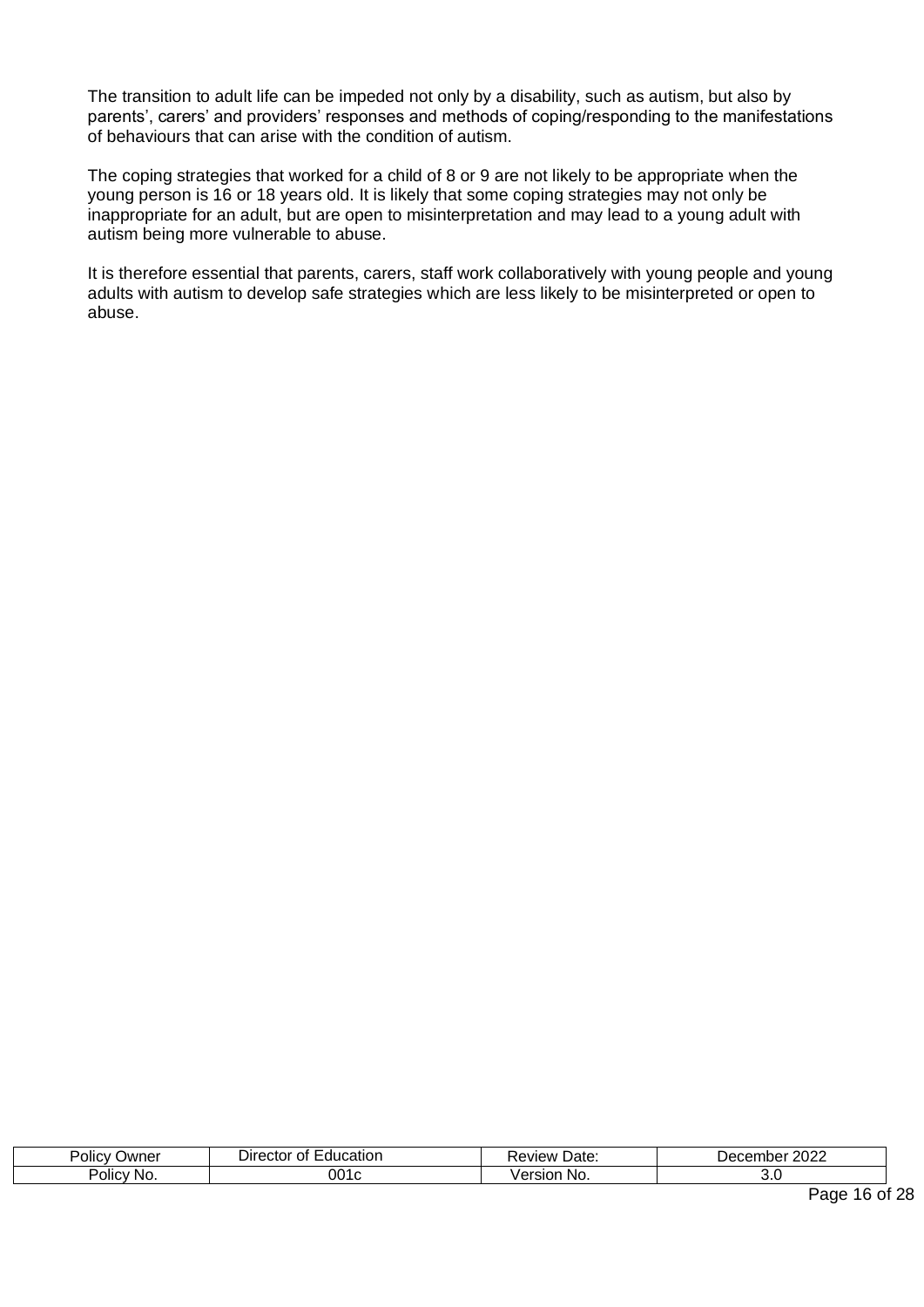# <span id="page-16-0"></span>**Appendix 1: Definitions of abuse and recognising signs and indicators of abuse**

# **Definitions**

Adult abuse and neglect are described in the guidance in terms of the following categories:

- Physical
- Domestic
- Sexual
- Psychological
- Financial or material
- Radicalisation
- Modern slavery
- Discriminatory
- Organisational
- Neglect and acts of omission
- Self-neglect

# **Physical abuse**

Examples of physical abuse or assault are hitting, pushing, pinching, shaking, misusing medication, scalding, the illegal use of restraint, inappropriate sanctions, and exposure to heat or cold and not giving adequate food or drink.

#### **Domestic Abuse**

This is defined as an incident or pattern of incidents of controlling, coercive or threatening behaviour, violence or abuse by someone who is or has been an intimate partner or family member regardless of gender or sexuality. This might include psychological, sexual, financial, emotional and so called 'honour' abuse and forced marriage.

#### **Sexual abuse**

Sexual abuse/assault includes the direct or indirect involvement of the adult at risk in sexual activity or relationships which:

- They do not want or have not consented to.
- They cannot understand and lack the mental capacity to be able to give consent to.
- They have been coerced into, because the other person is in a position of trust, power orauthority (for example, a care worker).
- They may have been forced into sexual activity with someone else or may have beenrequired to watch sexual activity.
- Sexual relationships or inappropriate sexual behaviour between a member of staff and a service user are always abusive and will lead to disciplinary proceedings. This is additionalto any criminal action that has been taken. A sexual relationship between the service user and a care worker is a criminal offence under Sections 38–42 of the [Sexual Offences Act](http://www.legislation.gov.uk/ukpga/2003/42/contents) [2003.](http://www.legislation.gov.uk/ukpga/2003/42/contents)

#### **Psychological/emotional abuse**

This is behaviour that has a harmful effect on the person's emotional health and development or any form of mental cruelty that results in:

# **Mental distress**

The denial of basic human and civil rights such as self-expression, privacy and dignity Negating the right of the adult at risk to make choices and undermining their self esteem Isolation and over-dependence that has a harmful effect on the person's emotional health, development or well-being.

| -<br>Policy<br>)wne | ucatior<br>0t<br>Jire.<br>. :TOL<br>ווח | Date:<br>keview: | 0000<br>Je (<br>∼⊓lbo.<br>ZUZZ, |
|---------------------|-----------------------------------------|------------------|---------------------------------|
| <br>Policy No.      | 001                                     | -No.<br>510      | ັບ.ບ                            |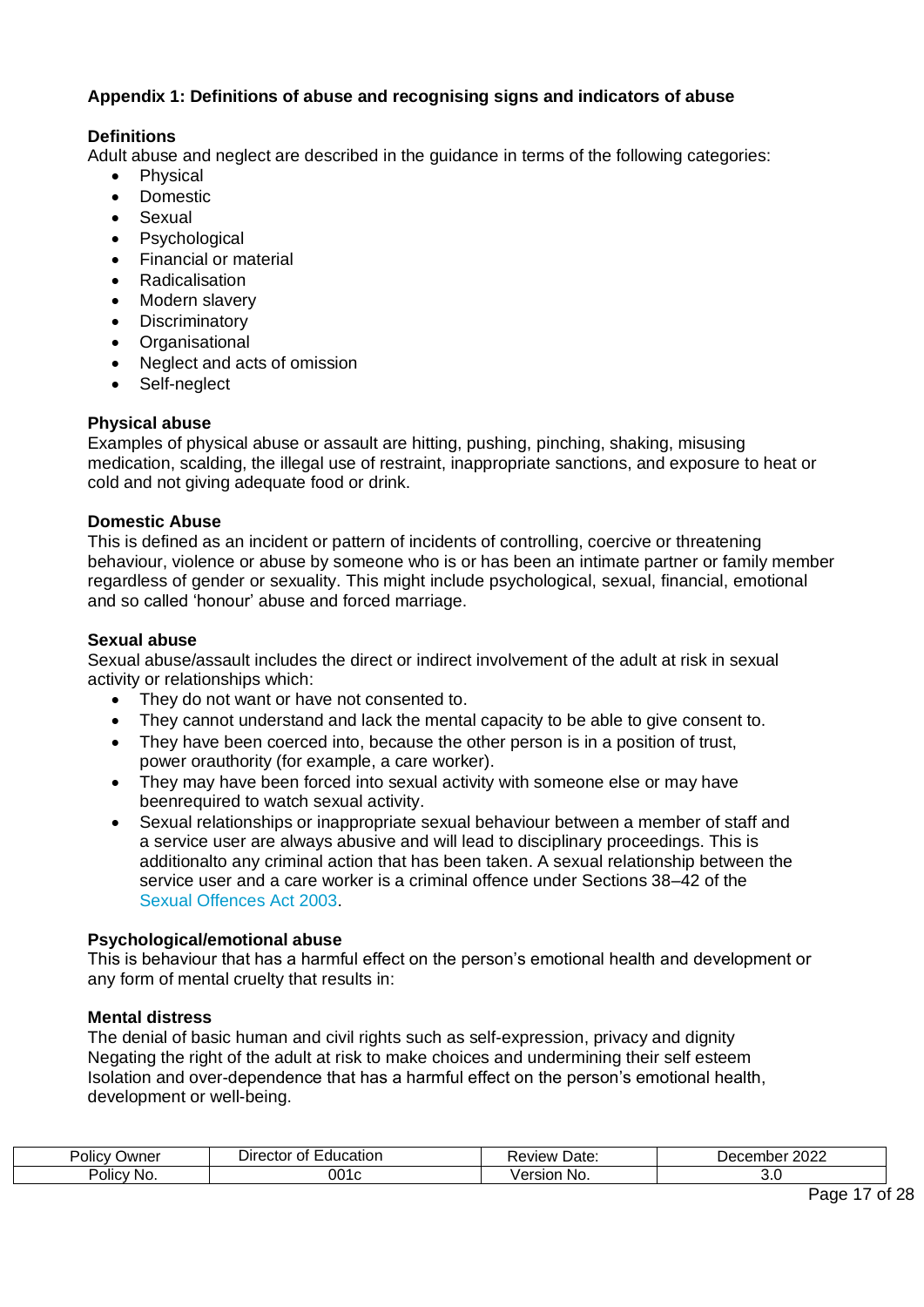It is the wilful infliction of mental suffering by a person who is in a position of trust and power to an adult at risk. Psychological/emotional abuse results from threats of harm or abandonment, being deprived of social or any other sort of contact, humiliation, blaming, controlling, intimidation, coercion and bullying. It undermines the adult's self-esteem and results in them being less able to protect themselves and exercise choice. It is a type of abuse that can result from other forms of abuse and often occurs at the same time as other types of abusive behaviour. Behaviour that can be deliberately linked to causing serious psychological and emotional harm may constitute a criminal offence.

#### **Financial abuse**

Financial abuse is a crime. It is the use of a person's property, assets, income, funds or any resources without their informed consent or authorisation. It includes:

- Theft
- Fraud
- Exploitation
- Undue pressure in connection with wills, property, inheritance or financial transactions
- The misuse or misappropriation of property, possessions or benefits
- The misuse of an enduring power of attorney or a lasting power of attorney, or appointeeship

#### **Radicalisation/ Prevent**

Radicalisation refers to the process through which people may be drawn into extremism and ultimately into terrorist activities. It is recognised that children and vulnerable adults can be more at risk of radicalisation. Radicalisation is comparable to other forms of grooming and exploitation. Through the Prevent and Contest strategies and the passing of the [Counter Terrorism and Security](http://www.legislation.gov.uk/ukpga/2015/6/contents/enacted) [Act 2015 r](http://www.legislation.gov.uk/ukpga/2015/6/contents/enacted)adicalisation has now been included within the Safeguarding definitions for children and vulnerable adults. It is part of the Safeguarding function to identify those at risk of being drawn into radicalisation and act in accordance with the [Channel Duty guidance 2015,](https://www.gov.uk/government/publications/channel-guidance) by working with the local Channel panels to assess and protect individuals wherever possible.

#### **Modern Slavery**

This encompasses slavery, human trafficking, forced labour and domestic servitude. Traffickers and slave masters use coercion and deception to force people into a life of abuse or servitude. There have been a number of cases tried where the victim has been an adult with learning disability.

#### **Neglect and acts of omission**

Neglect is the failure of any person who has responsibility for the charge, care or custody of an adult at risk to provide the amount and type of care that a reasonable person would be expected to provide. Behaviour that can lead to neglect includes: ignoring medical or physical needs; failing to allow access to appropriate health, social care and educational services; and withholding the necessities of life such as medication, adequate nutrition, hydration or heating.

Neglect can be intentional or unintentional - intentional neglect would result from:

- Wilfully failing to provide care
- Wilfully preventing the adult at risk from getting the care they needed
- Being reckless about the consequences of the person not getting the care they need.

If the individual committing the neglect is aware of the consequences and the potential for harm to result due to the lack of action(s), then the neglect is intentional in nature. Unintentional neglect could result from a carer failing to meet the needs of the adult at risk because they do not understand the needs of the adult at risk, may not know about services that are available or because their own needs prevent them from being able to give the care the person needs. It may

| ' <sup>J</sup> Olic∨<br>שמעΩ | ⊃irector<br>cation<br>auc:<br>…ror ∩⊺ | Date:<br>eview                     | ∩∩∩<br>-----<br>nber<br>Jec.<br>2022 |
|------------------------------|---------------------------------------|------------------------------------|--------------------------------------|
| <br>Policy<br>∵No.           | 001<br>יי                             | $\sim$ $\sim$<br>No.<br>rsior<br>. | J.U                                  |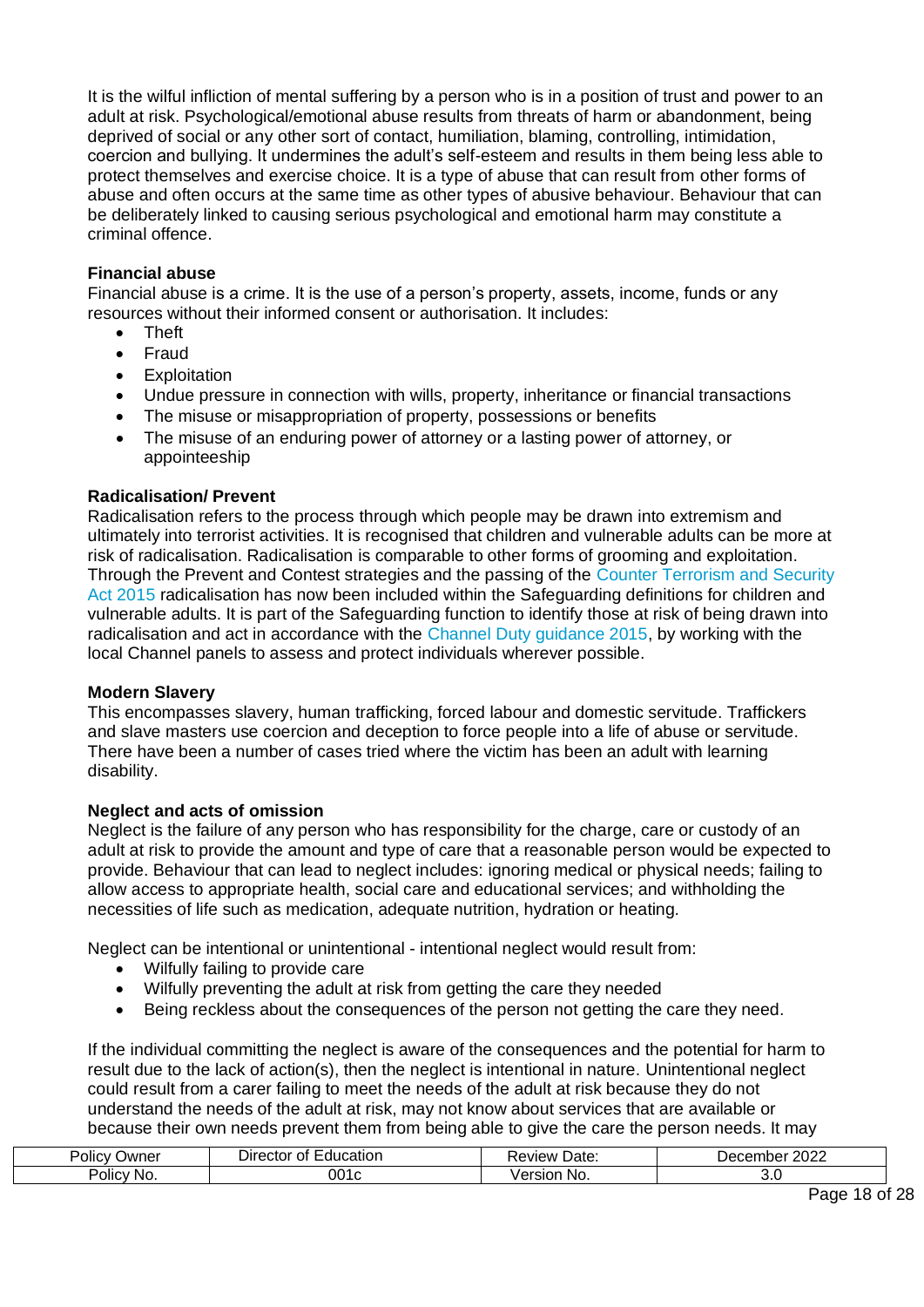also occur if the individuals are unaware of, or do not understand the possible effect of the lack of action on the adult at risk.

#### **Discriminatory abuse**

Discriminatory abuse exists when values, beliefs or culture result in a misuse of power that denies opportunity to some groups or individuals. It can be a feature of any form of abuse of an adult at risk, but can also be motivated because of age, gender, sexuality, disability, religion, class, culture, language, 'race' or ethnic origin. It can result from situations that exploit a person's vulnerability by treating the person in a way that excludes them from opportunities they should have as equal citizens, for example, education, health, justice and access to services and protection.

#### **Organisational abuse**

Organisational abuse is the mistreatment or abuse or neglect of an adult at risk by a regime or individuals within settings and services that adults at risk live in or use, that violate the person's dignity, resulting in lack of respect for their human rights. Institutional abuse occurs when the routines, systems and regimes of an institution result in poor or inadequate standards of care and poor practice which affects the whole setting and denies, restricts or curtails the dignity, privacy, choice, independence or fulfilment of adults at risk. Institutional abuse can occur in any setting providing health, education and social care. A number of inquiries into care in residential settings have highlighted that institutional abuse is most likely to occur when staff:

- receive little support from management
- are inadequately trained
- are poorly supervised and poorly supported in their work
- receive inadequate guidance.

The risk of abuse is also greater in institutions:

- with poor management
- with too few staff
- which use rigid routines and inflexible practices
- which do not use person-centred care plans
- where there is a closed culture.

#### **Self- neglect**

Is defined as behaviour that results in neglecting to care for one's personal hygiene, health or surroundings and may include such behaviour as hoarding.

| . .<br>-<br>Policy<br>Owner | ıcatıor<br>Director ∟<br>0t<br>. 11 IC<br>. .com<br>. | Date:<br>Review | . nnnc<br>ember '<br>. Jec<br>∙∩m<br>∠∪∠∠ |
|-----------------------------|-------------------------------------------------------|-----------------|-------------------------------------------|
| Polic"<br>'No.              | 001c                                                  | ersion<br>N0.   | v.                                        |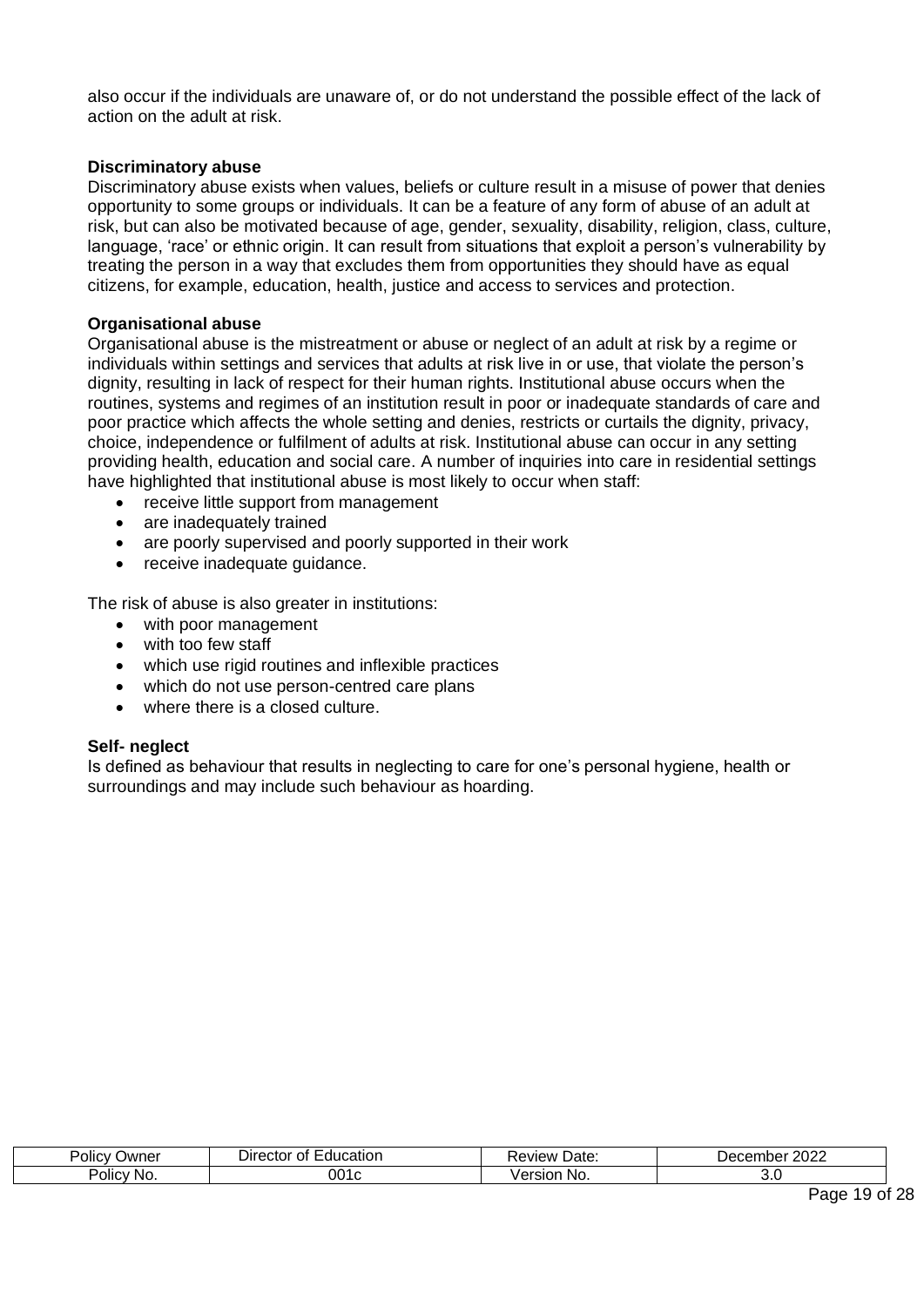# <span id="page-19-0"></span>**Appendix 2: Outline to the Mental Capacity Act and Safeguarding**

(NB *this section will be updated when aspects of the Mental Capacity (Amendment) Act 2019 come into force in 2020*)

#### **Mental capacity**

The presumption in the Act is that adults have mental capacity to make informed choices about their own safety and how they live their lives. Issues of mental capacity and the ability to give informed consent are central to decisions and actions in Safeguarding Adults. All interventions need to take into account the ability of adults to make informed choices about the way they want to live and the risks they want to take.

This includes their ability:

- To understand the implications of their situation.
- To take action themselves to prevent abuse.
- To participate to the fullest extent possible in decision making about interventions.

The Mental Capacity Act 2005 provides a statutory framework to empower and protect people who may lack capacity to make decisions for themselves, and establishes a framework for making decisions on their behalf. This applies whether the decisions are life-changing events or everyday matters. All decisions taken in the Safeguarding Adults process must comply with the Act. The Act says that: '… a person lacks capacity in relation to a matter if at the material time he is unable to make a decision for himself in relation to the matter because of an impairment of, or disturbance, in the functioning of the mind or brain'.

Further, a person is not able to make a decision if they are unable to:

- Understand the information relevant to the decision or;
- Retain that information long enough for them to make the decision or;
- Use or weigh that information as part of the process of making the decision or;
- Communicate their decision (whether by talking, using sign language or by any othermeans as muscle movements, blinking an eye or squeezing a hand).

Mental capacity is time and decision-specific. This means that a person may be able to make some decisions but not others at a particular point in time. For example, a person may have the capacity to consent to simple medical examination but not to major surgery. Their ability to make a decision may also fluctuate over time.

#### **Principles of the Mental Capacity Act 2005**

Any person from the age of 16 (the age at which the Mental Capacity Act applies) at risk has the right to make their own decisions and must be assumed to have capacity to make decisions about their own safety unless it is proved (on a balance of probabilities) otherwise:

- Adults at risk must receive all appropriate help and support to make decisions beforeanyone concludes that they cannot make their own decisions.
- Adults at risk have the right to make decisions that others might regard as being unwise oreccentric and a person cannot be treated as lacking capacity for these reasons.

Decisions made on behalf of a person who lacks mental capacity must be done in their 'Best Interests' and on the basis of a 'Reasonable Belief' and should be the least restrictive of their basic rights and freedoms.

| Policy<br>⊃wner           | -ducatior<br>Ωt<br>۱۱۲<br>жн<br>. . | .<br>Date:<br>wev:<br>Лc | nnnn<br>nber.<br>LULL |
|---------------------------|-------------------------------------|--------------------------|-----------------------|
| $\cdots$<br>Polic'<br>NO. | ⊿∩<br>.                             | - NO<br>510              | J.J                   |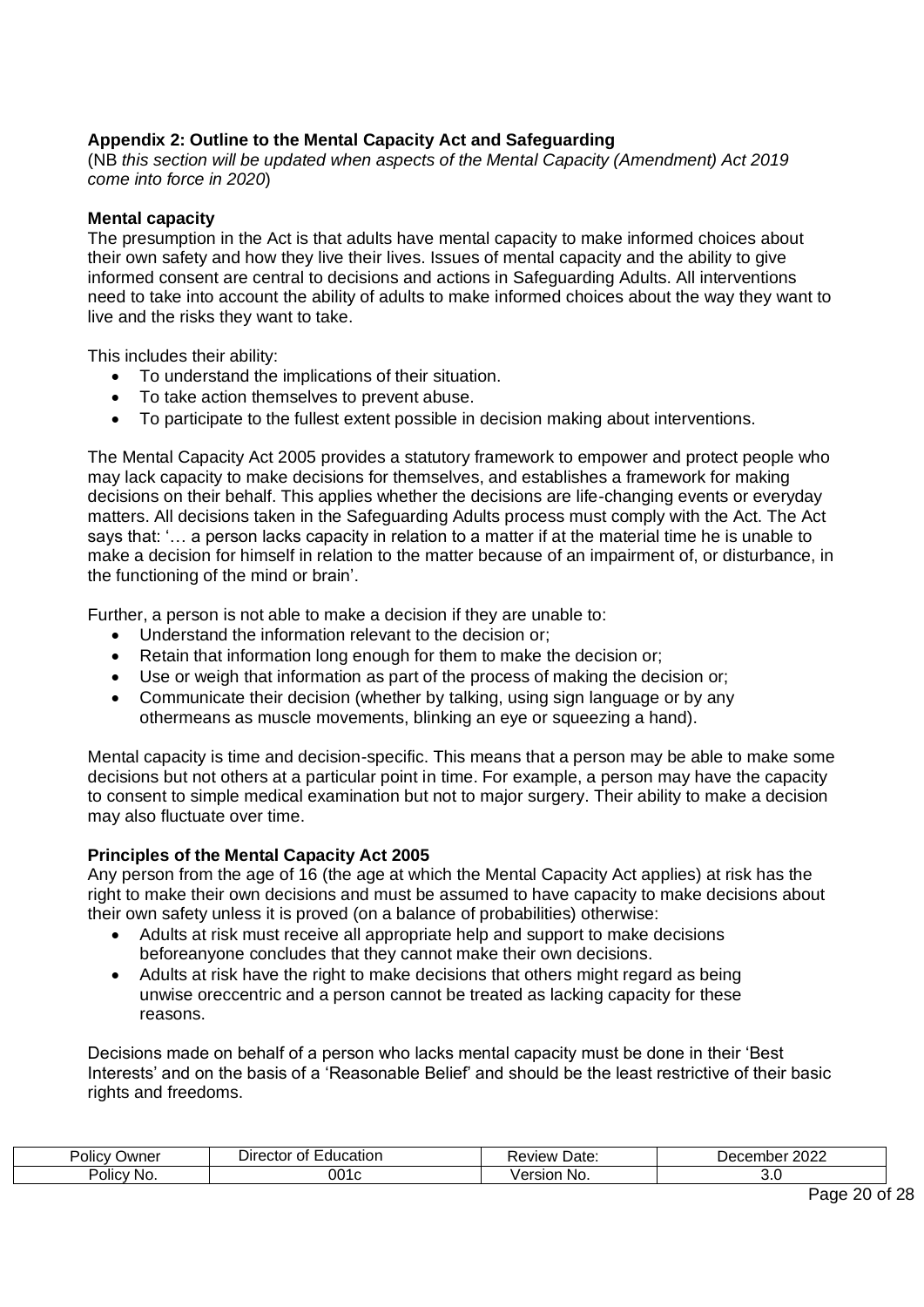# **Ill treatment and wilful neglect**

An allegation of abuse or neglect of an adult at risk who does not have capacity to consent on issues about their own safety will always give rise to action under the Safeguarding Adults process and subsequent decisions made in their best interests in line with the Mental Capacity Act and Mental Capacity Act *Code* as outlined above. Section 44 of the Act makes it a specific criminal offence to wilfully ill-treat or neglect a person who lacks capacity.

#### **Consent**

It is always essential in safeguarding to consider whether the adult at risk is capable of giving informed consent. If they are, their consent should be sought. This may be in relation to whether they give consent to:

- An activity that may be abusive if consent to abuse or neglect was given under duress, for example as a result of exploitation, pressure, fear or intimidation, this apparent consent should be disregarded.
- A Safeguarding Adults investigation may go ahead in response to a concern that has been raised. Where an adult at risk with capacity has made a decision that they do not want action to be taken and there are no public interest or vital interest considerations, their wishes must be respected. The person must be given information and have the opportunity to consider all the risks and fully understand the likely consequences of that decision over the short and long term, also;

The recommendations of an individual protection plan being put in place:

- A medical examination.
- An interview.
- Certain decisions and actions taken during the Safeguarding Adults process with the person or with people who know about their abuse and its impact on the adult at risk.

If, after discussion with the adult at risk who has mental capacity, they refuse any intervention, their wishes will be respected *unless*:

- There is a public interest, for example, not acting will put other adults or children at risk.
- There is a duty of care to intervene, for example, a crime has been or may be committed.

**Deprivation of Liberty Safeguards (DoLS)** (expected to be replaced by the Liberty Protection Safeguards in 2020)

DoLS, which is integrated as an amendment into the Mental Capacity Act (as a result of the so called Bournewood Judgment), apply to people from the age of 18 who have a mental disorder and who do not have mental capacity to consent to their liberty being restricted or removed.

At present the obtaining of local authorisation to deprive someone who lacks capacity of their liberty is reserved to those in a hospital, residential setting and, since new case law made in 2014, to supported living settings. Other regulated settings such as schools and sixth forms are expected tobe aware of the principals of the Safeguards. Care homes must make applications to a Local Authority for authorisation to deprive someone of their liberty if they believe it is in their best interest. Hospitals must similarly make requests to their CCG. Where the grounds are met for the authorisation the authorising body may issue a certificate lasting up to 12 months, thereby lawfully permitting the deprivation of liberty of that individual. All decisions on care and treatment must comply with the Mental Capacity Act and the Mental Capacity Act *Code*.

| Polic.<br>Owner           | 'cation<br>. Jir<br>ΩТ<br>ΠL<br>лог | Date:<br>…eview ∙ ∶    | <b>0000</b><br>Decr.<br>∍r<br>. ت ۱<br>IIUGI<br>ZUZZ<br>. |
|---------------------------|-------------------------------------|------------------------|-----------------------------------------------------------|
| . .<br>-<br>Policy<br>NO. | . .                                 | .<br>sior<br><b>NO</b> | J.J                                                       |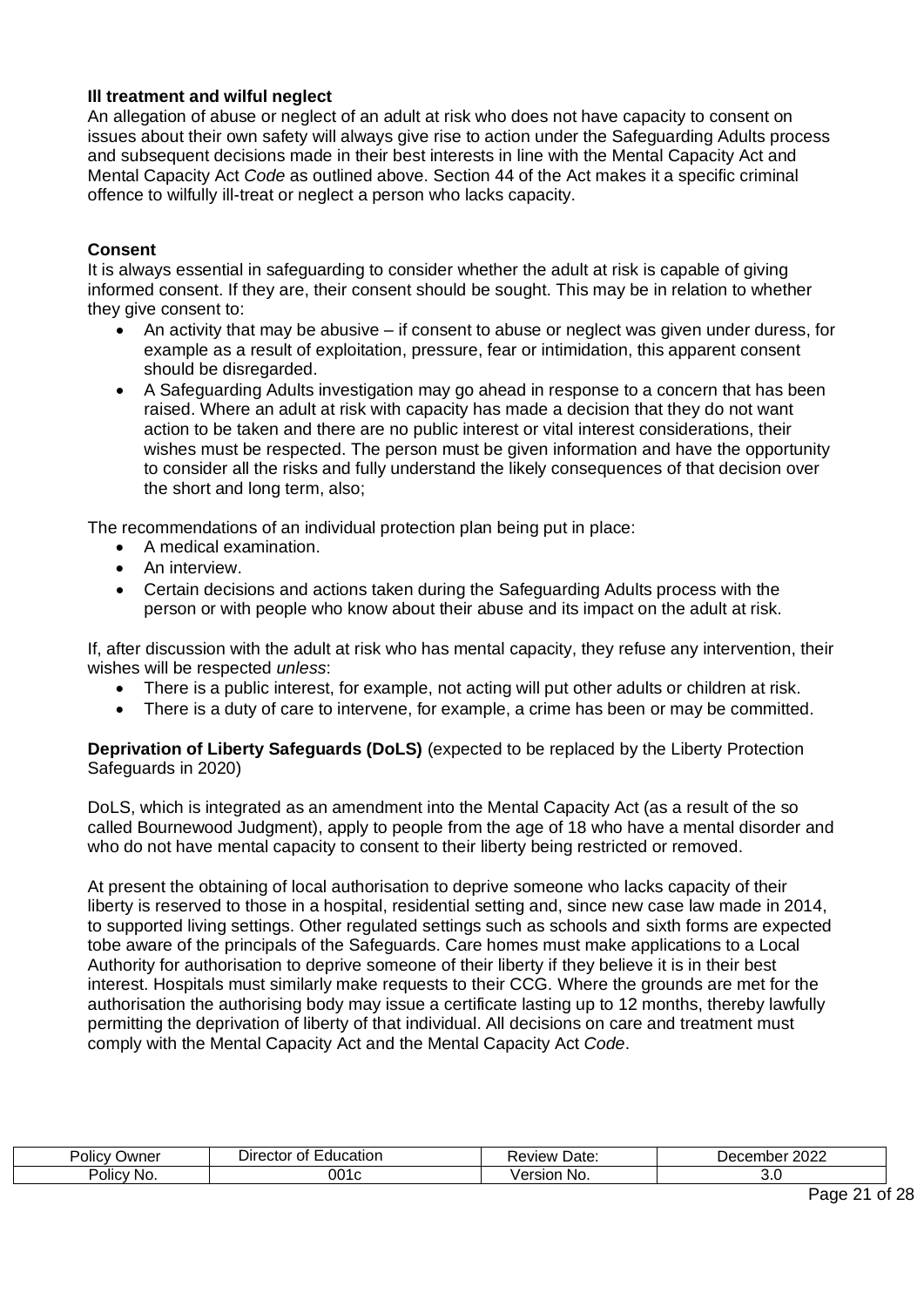The Care Quality Commission (CQC) has also issued guidance for providers of registered care and treatment services on DoLS. Reference should be made to the relevant Local Authority or health trust/CCG for procedures relating to DoLS. The fundamental test rests upon whether depriving an adult of their liberty is consistent with a best interests decision.

It is to be noted that in any other setting, such as a sixth form or a day care setting, authority to deprive an individual who lacks capacity of their liberty can ONLY be authorised by the Court of Protection. A deprivation of liberty in the absence of a DoL certificate or an order from the Court of Protection would be likely to be regarded as a criminal offence.

The threshold at which the degree of control of an individual may be regarded as being a deprivation of liberty is defined by case law (so may change) and is confined to: using force to admit someone who lacks capacity to an institution, complete and effective control over care and movement, control over contacts and residence, preventing someone electively leaving a setting, refusal to permit carers to remove the person from a setting, denial of social contacts and where autonomy is lost through continuous supervision and control.

#### **Advocates**

The Local Authority lead should consider whether an adult at risk may benefit from the support of an independent advocate. There are two distinct types of advocacy – instructed and noninstructed – and it is important that people involved in the Safeguarding Adults process are aware of which type of advocate is representing the person and supporting them to express their views. Instructed advocates take their instructions from the person they are representing. For example, they will only attend meetings or express views with the permission of that person.

Non-instructed advocates work with people who lack capacity to make decisions about how the advocate should represent them. Non-instructed advocates independently decide how best to represent the person. Advocates should be invited to the strategy meeting or case conference, either accompanying the adult at risk or attending on their behalf, to represent the person's views and wishes. Instructed advocates would attend only with the permission of the adult at risk.

#### **Independent mental capacity advocates (IMCAs)**

IMCAs provide one type of non-instructed advocacy. Their role was established by the Mental Capacity Act 2005 to provide a statutory safeguard mainly for people who lack capacity to make important decisions and who do not have family or friends who can represent them to do so. IMCAs have a statutory role in the Safeguarding Adults process.

There is a legal requirement to make a decision about instructing an IMCA for an adult at risk who is the focus of Safeguarding Adults processes where they lack capacity to make decisions about their safety. IMCA instruction may be unnecessary if the adult at risk has adequate alternative independent representation. This could be from another advocate, or from family or friends. It is good practice for the Local Authority lead to make a decision about the need for IMCA instruction and, if required, to make the instruction to the local IMCA provider. Before making an instruction to an IMCA for Safeguarding Adults, it is necessary to assess the person as lacking capacity for consenting to at least one protective measure which is either being considered or has been put in place. Examples of protective measures may include (but are not limited to):

- Restrictions on contact with certain people.
- Temporary or permanent moves of accommodation.
- The police interviewing the person or collecting forensic evidence which may support aprosecution.
- Increased support or supervision.
- An application to the Court of Protection.
- Restrictions on accessing specific services and/or places.

| <b>POIICV</b><br>⊃wner | -<br>Education<br>$D$ irector<br>Οt | Date:<br>≺eview                            | . oooc<br>nber<br>Decer<br>LULL |
|------------------------|-------------------------------------|--------------------------------------------|---------------------------------|
| Policy<br>NO.          | 001<br>.                            | $I$ $\alpha$ r $\alpha$<br>No.<br>יות<br>◡ | J.U                             |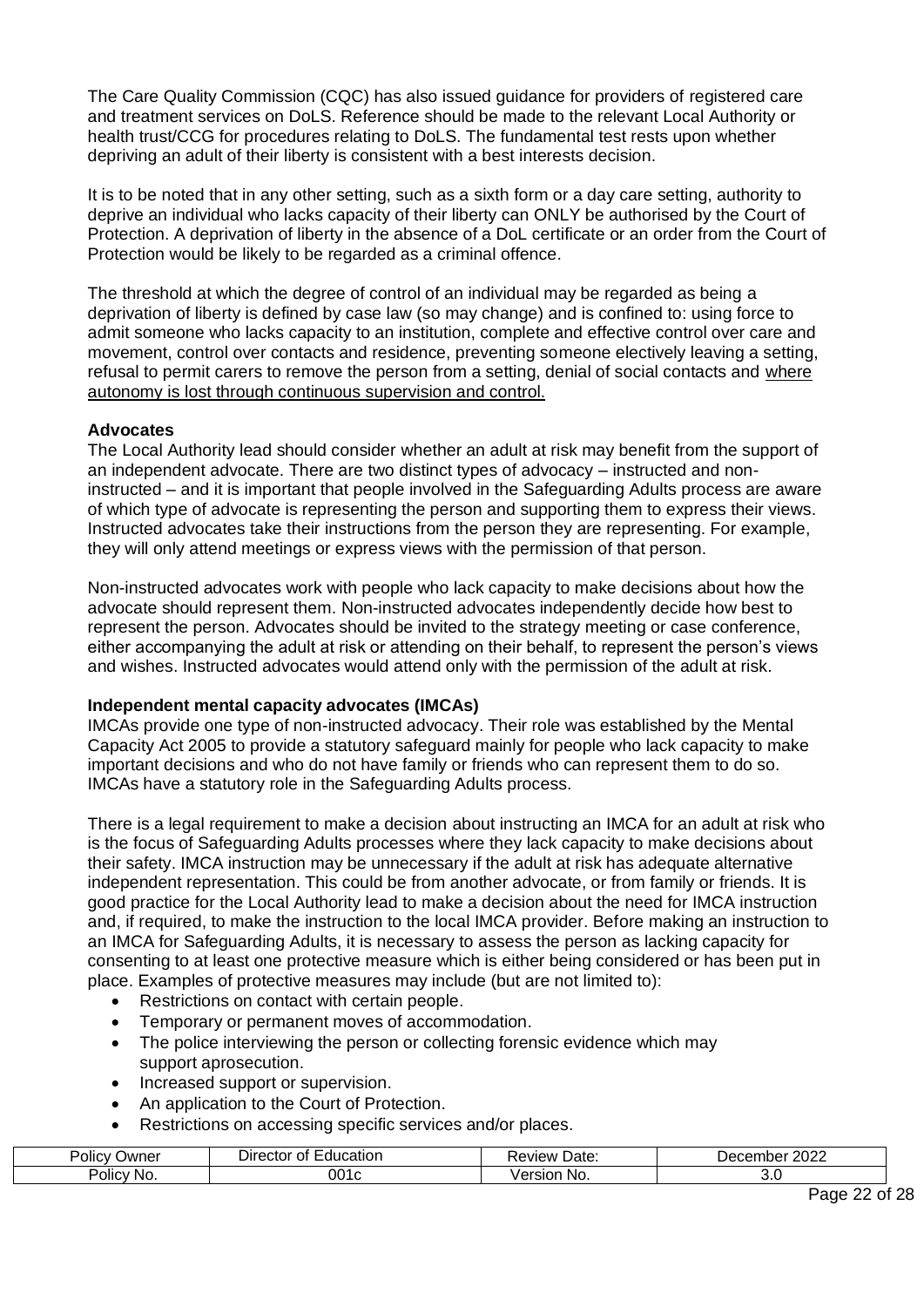• Access to counselling or psychology with the aim of reducing the risk of further abuse.

# **Court of Protection**

The Court of Protection deals with decisions and orders affecting people who lack capacity. The court can make major decisions about health and welfare, as well as property and financial affairs. The court has powers to:

- Decide whether a person has capacity to make a particular decision for themselves.
- Make declarations, decisions or orders on financial and welfare matters affecting people who lack capacity to make such decisions.
- Appoint deputies to make decisions for people lacking capacity to make those decisions.
- Determine DoLs matters where certification is not permitted.
- Decide whether a lasting power of attorney or an enduring power of attorney is valid.
- Remove deputies or attorneys who fail to carry out their duties.

In most cases decisions about personal welfare will be able to be made legally without making an application to the court, as long as the decisions are made in accordance with the core principles set out in the Mental Capacity Act 2005 and the best interests checklist and any disagreements can be resolved informally.

However, it may be necessary and desirable to make an application to the court in a safeguarding situation where there are:

- Particularly difficult decisions to be made.
- Disagreements that cannot be resolved by any other means.
- On-going decisions needed about the personal welfare of a person who lacks capacity to make such decisions for themselves.
- Matters relating to property and/or financial issues that need to be resolved.
- Serious healthcare and treatment decisions, for example, withdrawal of artificial nutrition or hydration.
- Concerns that a person should be moved from a place where they are believed to be at risk.
- Concerns or a desire to place restrictions on contact with named individuals because of risk or where proposed Safeguarding Adults actions may amount to a deprivation of liberty outside of a care home, supported living setting or hospital.

# **Office of the Public Guardian (OPG)**

The OPG was established under the Mental Capacity Act to support the Public Guardian and to protect people lacking capacity by:

- Setting up and managing separate registers of lasting powers of attorney, of enduringpowers of attorney and of court-appointed deputies
- Supervising deputies
- Sending Court of Protection visitors to visit people who lack capacity and also those forwhom it has formal powers to act on their behalf
- Receiving reports from attorneys acting under lasting powers of attorney and deputies
- Providing reports to the Court of Protection the OPG may be involved in SafeguardingVulnerable Adults in a number of ways, including:
	- Promoting and raising awareness of legal safeguards and remedies, for example, lasting powers of attorney and the services of the OPG and the Court of Protection.
	- Receiving reports of abuse relating to vulnerable adults ('whistle blowing').
	- Responding to requests to search the register of deputies and attorneys (provided freeof charge to local authorities and registered health bodies).
	- Investigating reported concerns, on behalf of the Public Guardian, about the actions of adeputy or registered attorney, or someone acting under a single order from the court.

| -<br>Policy<br>Jwner | :ducation<br>~*<br>וונ<br>стог<br>O | Date:<br>…eview ⊑` | nnne<br>,<br>uci<br>LULL |
|----------------------|-------------------------------------|--------------------|--------------------------|
| .<br>Policy:<br>∵No. | 001c                                | ` NO.<br>SIO.      | ◡.                       |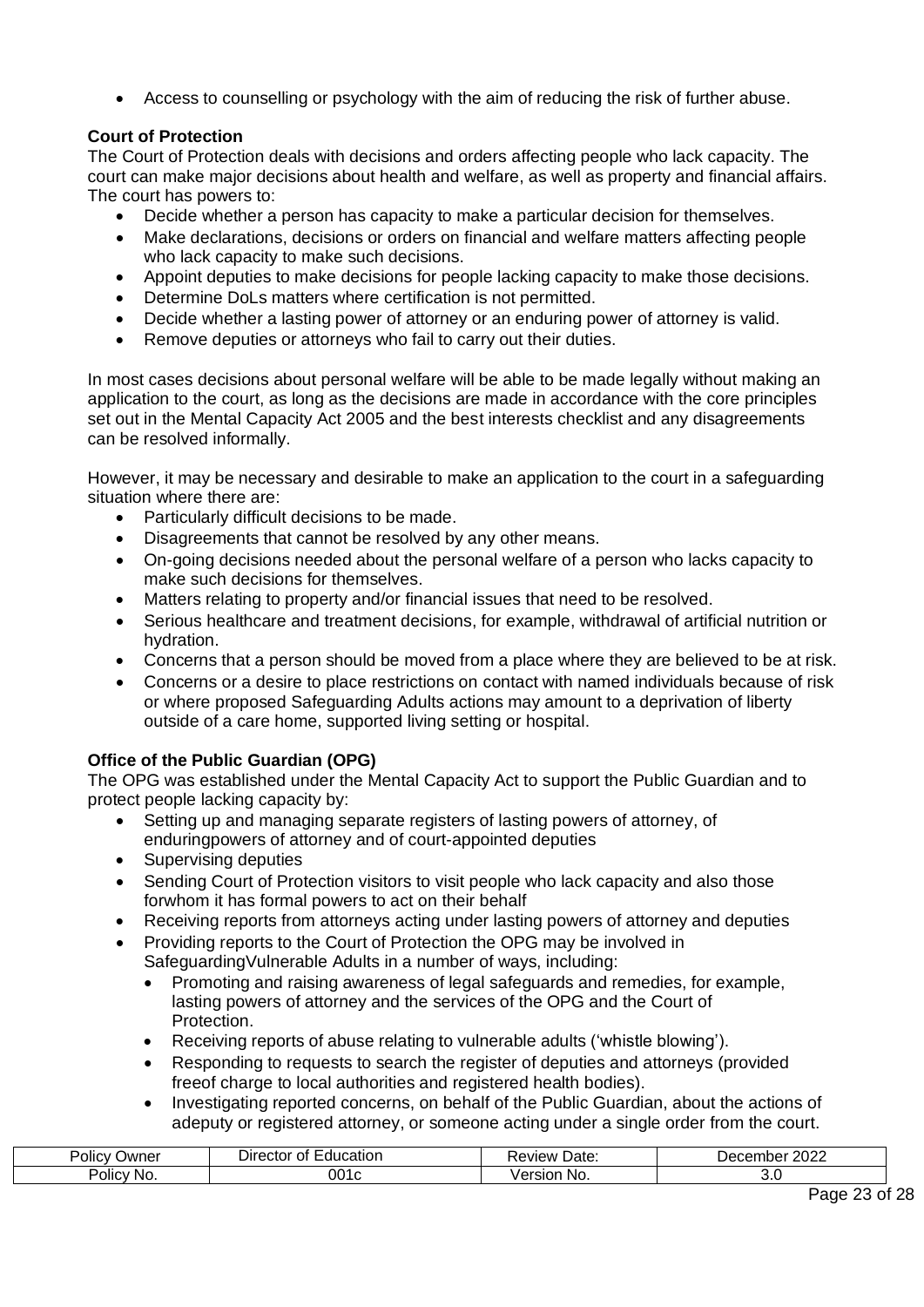• Working in partnership with other agencies, including adult care social services and thepolice.

#### **Investigations undertaken by the OPG**

The OPG can carry out an investigation into the actions of a deputy, of a registered attorney (lasting powers of attorney or enduring powers of attorney) or someone authorised by the Court of Protection to carry out a transaction for someone who lacks capacity, and report to the Public Guardian or the court.

How the investigation is carried out will depend on the particular circumstances, but will typically involve contact with people and agencies that have contact with the person.

Family and friends and other relevant people who are not implicated in the allegation of abuse often have an important part to play in the Safeguarding Adults process and provide valuable support to the individual and to manage the risk. If appropriate and possible, and where the adult at risk has mental capacity and gives their consent and there are no evidential constraints; family and friends should be consulted. If the adult does not have mental capacity, family and friends must be consulted under the Mental Capacity Act 2005.

#### **Vital interest**

If the adult at risk has the mental capacity to make informed decisions about their safety and they do not want any action to be taken, this does not preclude the sharing of information under Safeguarding Adults procedures with relevant professional colleagues. This is to enable professionals to assess the risk of harm and to be confident that the adult at risk is not being unduly influenced or intimidated, and is aware of all the options. This will also enable professionals to check the safety and validity of decisions made. It is good practice to inform the adult at risk that this action is being taken unless doing so would increase the risk of harm.

#### **Best interest**

If an adult at risk lacks capacity to make informed decisions about maintaining their safety and they do not want any action to be taken, professionals have a duty to act in their best interests under the Mental Capacity Act 2005. This would automatically trigger a Safeguarding Adults referral.

#### **Public interest**

If the adult at risk has the mental capacity to make informed decisions about maintaining their safety and they do not want any action to be taken, practitioners have a duty to share the information with relevant professionals to prevent harm to others. This will automatically trigger a Safeguarding Adults referral.

#### **Personal decisions**

The adult at risk will have views about what is an acceptable level of risk to them and about balancing the risks in order to maintain the lifestyle or contacts they wish. There may be a balance to be struck between the benefits of achieving safety and the loss of contact with someone whom they value. A person with mental capacity may choose to live in a situation which is seen as unsafe by professionals, if the alternatives they are being offered are unacceptable to them. They do not, however, have a right to make decisions about the protection other people may need where they may also be at risk from the same person, service or setting.

Adults at risk need to be able to make informed choices from the information they are given. In order to do this they may need support in a variety of ways such as the help of a family member or friend (as long as they are not the person alleged to have caused the harm), an advocate or IMCA, a language interpreter or other communication assistance or aid.

| ⊃wner<br>JIIC' | . .<br>лrec<br>Ωt<br>CTOI<br>$\sim$<br>- 17 | Date:<br>'iew<br>$\mathbf{v}$ | ∩∩∩<br>--<br>- יווטכ<br>$\sqrt{2}$<br>LULL |
|----------------|---------------------------------------------|-------------------------------|--------------------------------------------|
| Policy<br>.NG  | ገ01                                         | .<br>INO.<br>sım              | v.v                                        |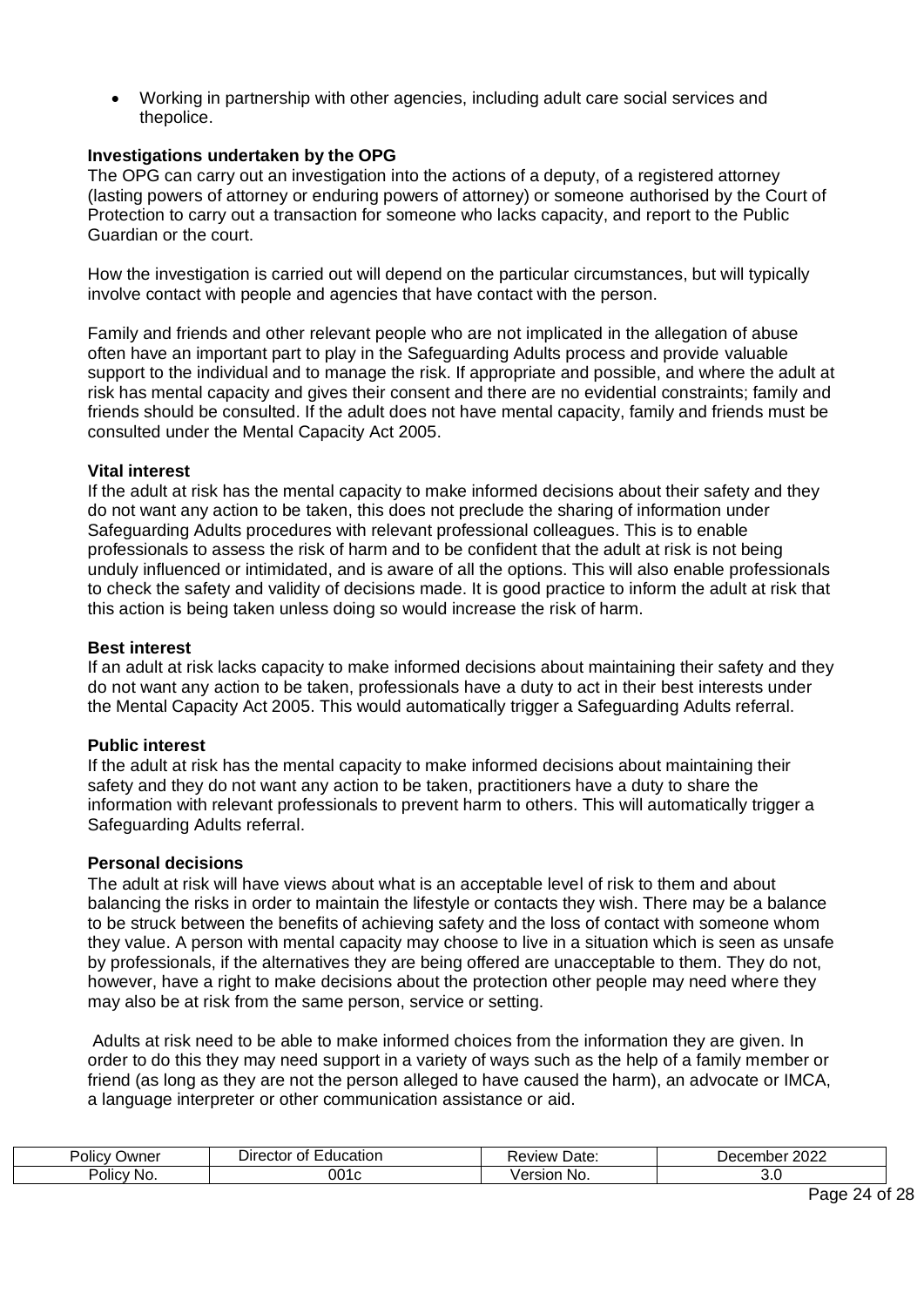# <span id="page-24-0"></span>**Appendix 3: Hounslow Adult Social Care useful numbers**

#### **Hounslow Adult Social Care useful numbers:**

For The Rise School, if the concern is about anadult who lives in Hounslow or about the possibly abusive conduct and behaviour of staff or volunteers, then the following numbers should be used:-

| If the danger is immediate, always call the police on their emergency<br>number | 999           |
|---------------------------------------------------------------------------------|---------------|
| Safeguarding Adults Referral and Advice Line (office hours)                     | 020 8583 3100 |
| Safeguarding Adults Referral and Advice Line (out of hours)                     | 020 8583 2222 |
| Community Safety Unit (24 hours)                                                | 020 8583 2000 |
| Police - Criminal Investigation Department (CID) (evenings and<br>weekends)     | 020 8247 6651 |

#### **Islington Adult Social Care useful numbers:**

If there is a concern about a young people enrolled on our Supported Internship programme or about the possibly abusive conduct and behaviour of staff or volunteers, then the following numbers should be used:-

| If the danger is immediate, always call the police on their emergency<br>number | 999           |
|---------------------------------------------------------------------------------|---------------|
| Safeguarding Adults Referral and Advice Line (office hours)                     | 020 7527 2299 |
| Safeguarding Adults Referral and Advice Line (out of hours)                     | 020 7226 0992 |
| Community Safety Unit (24 hours)                                                | 020 7527 7272 |
| Police - Criminal Investigation Department (CID) (evenings and<br>weekends)     | 020 7704 1212 |

| <br>-<br>$\overline{\phantom{a}}$<br>Owner<br>olicy | Director<br>--<br>ΠL.<br>catior<br>л | Date:<br>view  | ∩ר∩ר<br>---<br>Jer<br>ndei<br>ZUZZ |
|-----------------------------------------------------|--------------------------------------|----------------|------------------------------------|
| -<br>. .<br><b>Policy</b><br>NO.                    |                                      | N<br>SIC<br>`` | J.J                                |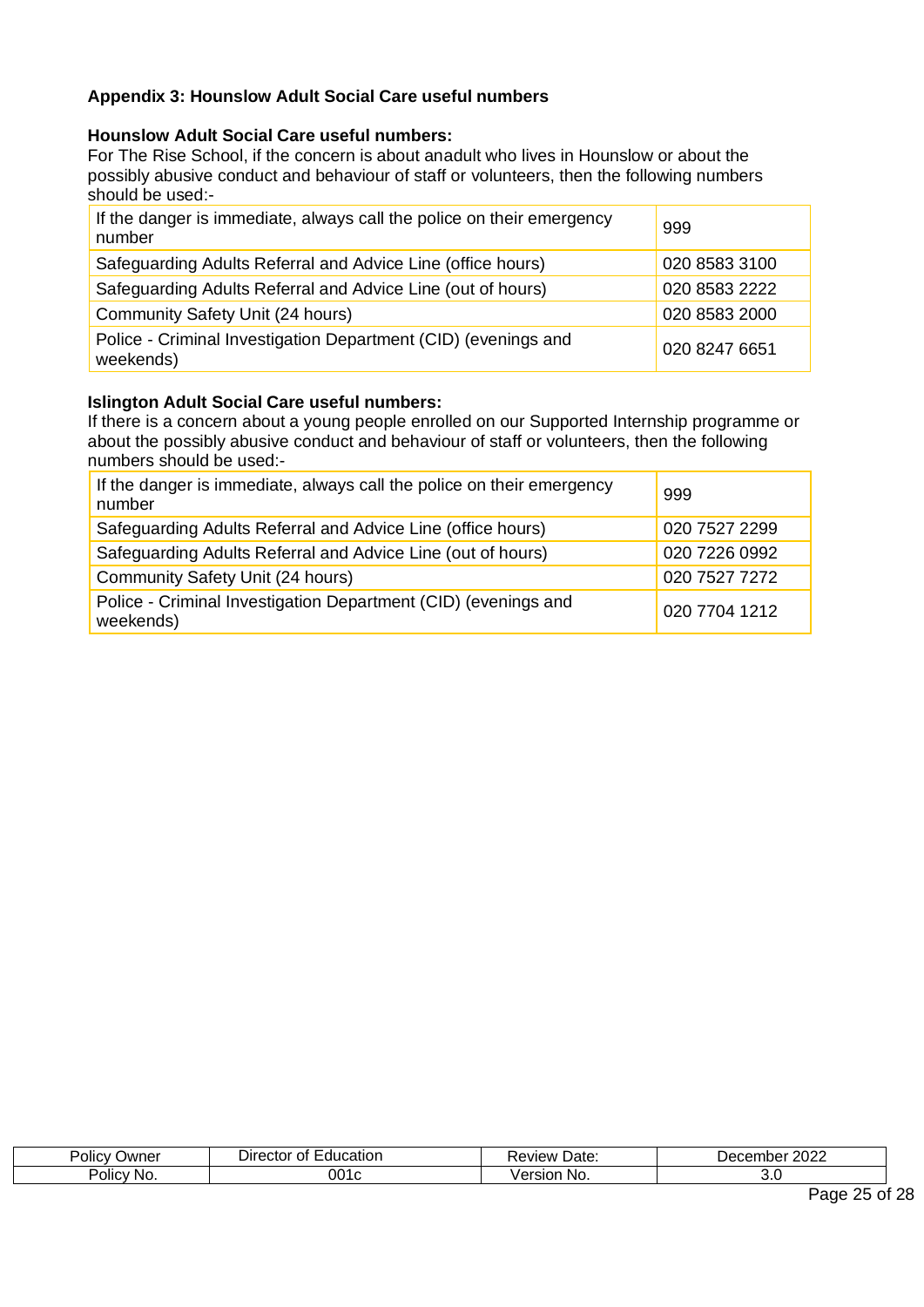# <span id="page-25-0"></span>**Appendix 4: Checklist for preparing to make a referral**

#### **Details of the referrer**

- Name, address and telephone number.
- Relationship to the adult at risk.
- Name of the person raising the alert if different.

#### **Details of the adult at risk**

- Name(s), address and telephone number.
- Date of birth, or age.
- Details of any other members of the household including children.
- Information about the primary care needs of the adult, that is, disability or illness
- Funding authority, if relevant.
- Ethnic origin and religion.
- Gender (including transgender and sexuality).
- Communication needs of the adult at risk due to sensory or other impairments including any interpreter or communication requirements.
- Whether the adult at risk knows about the referral.
- Whether the adult at risk has consented to the referral and, if not, on what grounds the decision was made to refer.
- What is known of the person's mental capacity and their views about the abuse or neglect and what they want done about it (if that is known at this stage).
- Details of how to gain access to the person and who can be contacted if there are difficulties.

#### **Information about the abuse, neglect or physical harm**

- How and when did the concern come to light?
- When did the alleged abuse occur?
- Where did the alleged abuse take place?
- What are the details of the alleged abuse?
- What impact is this having on the adult at risk?
- What is the adult at risk is saying about the abuse?
- Are there details of any witnesses?
- Is there any potential risk to anyone visiting the adult at risk to find out what is happening?
- Is a child (under 18 years) at risk?

#### **Details of the person causing the harm (if known)**

- Name, age and gender.
- What is their relationship to the adult at risk?
- Are they the adult at risk's main carer?
- Are they living with the adult at risk?
- Are they a member of staff, paid carer or volunteer?
- What is their role?
- Are they employed through a personal budget?
- Which organisation are they employed by?
- Are there other people at risk from the person causing the harm?

| 'olic<br>⊃wner | 1001105<br>$\mathbf{u}$<br>н э<br>ЭΙ<br>0 H<br>яшл | 1101<br>Date<br>eview               | $\sim$<br>⊃er<br>moei<br>ZUZZ |
|----------------|----------------------------------------------------|-------------------------------------|-------------------------------|
| Policy<br>∵No. | ົາາ                                                | $\sim$ $\sim$ $\sim$<br>NO.<br>sion | J.J                           |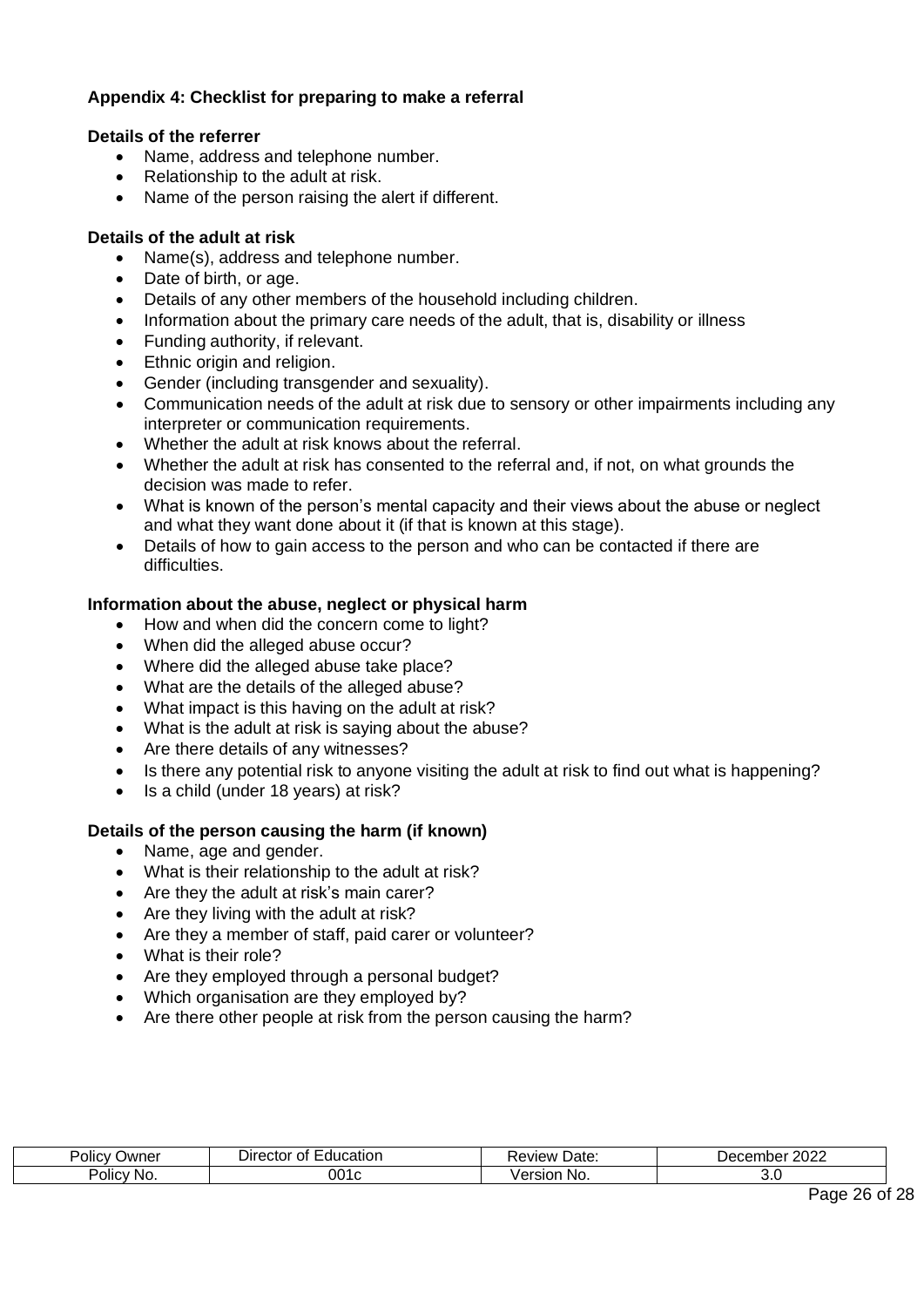#### **Any immediate actions that have been taken**

- Were emergency services contacted? If so, which?
- What action was taken?
- What is the crime number if a report has been made to the police?
- Details of any immediate plan that has been put in place to protect the adult at risk from further harm.
- Have children's services been informed if a child (under 18 years) is a risk?

| -<br>שמעΩ<br>$\cdot$<br>Olic\ | $\qquad \qquad$<br>ector<br>ication<br>.nt<br>ال.<br>,,,, | Date<br>$v$ iew                 | 2022<br>$-$<br>Jec.<br>TIDEI<br>- 11<br>- - - - |
|-------------------------------|-----------------------------------------------------------|---------------------------------|-------------------------------------------------|
| -<br>Policy No.               |                                                           | - -- - - - -<br>No.<br>. .<br>. | ັ.                                              |